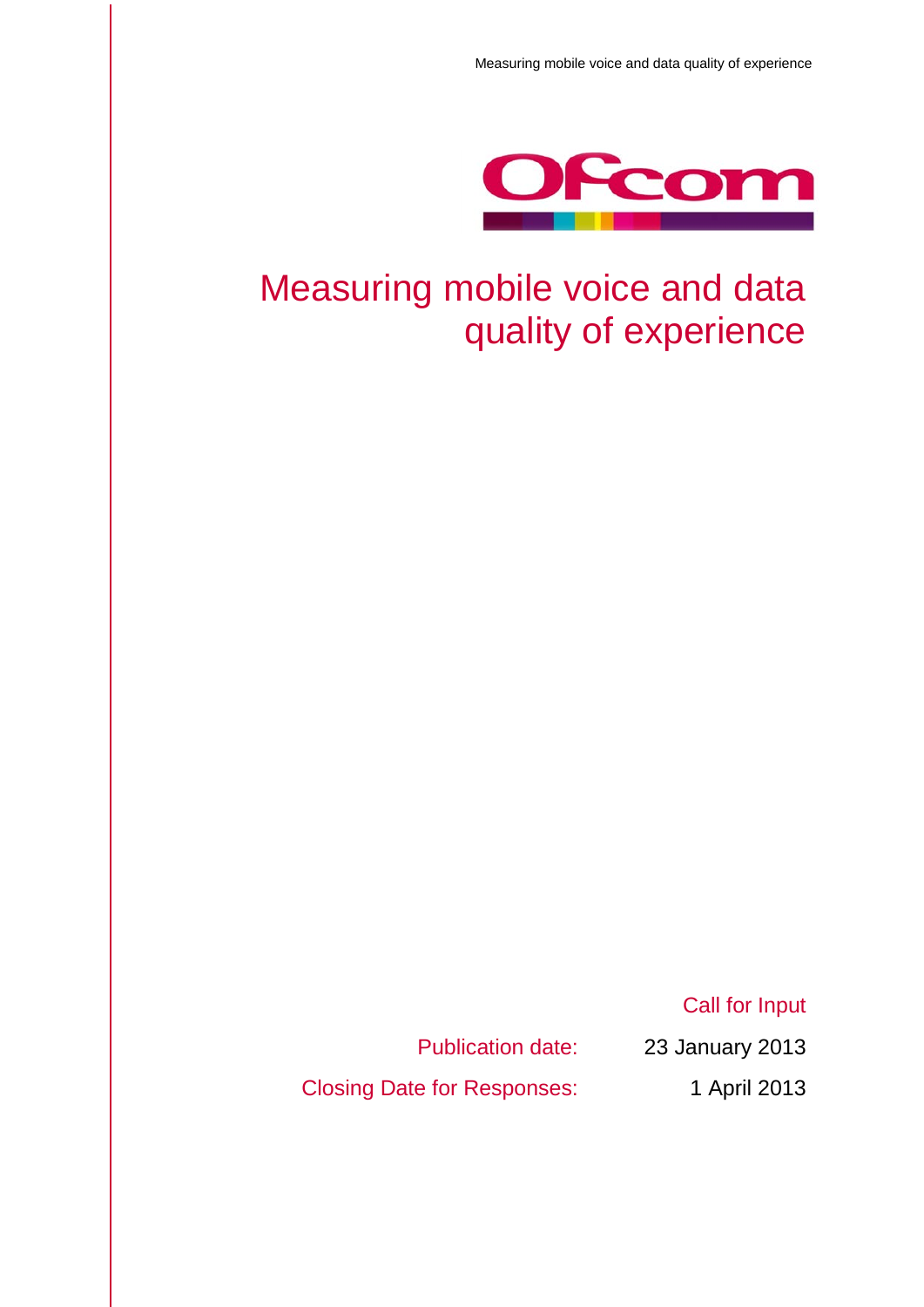Call for Input: Measuring mobile quality of experience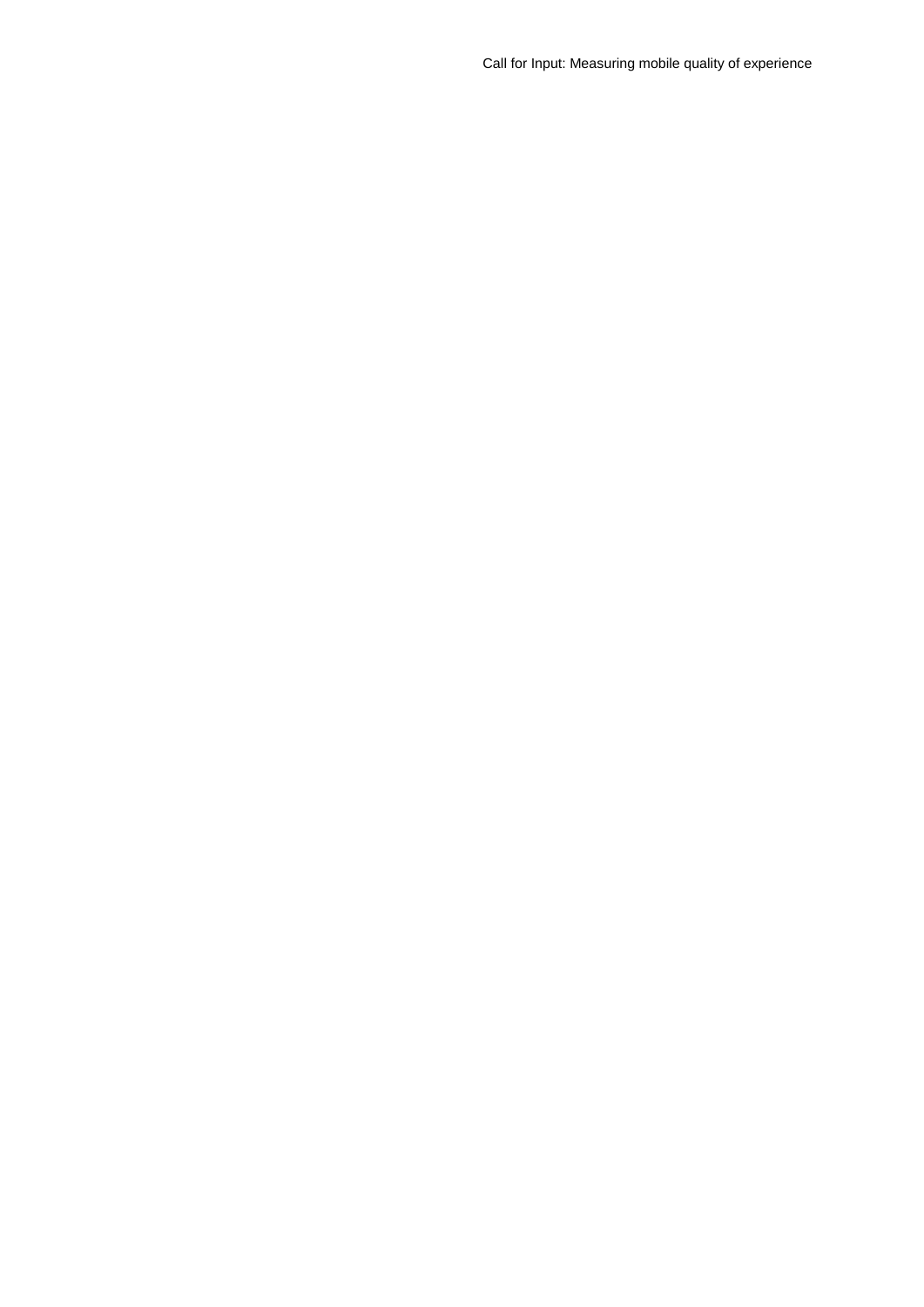# **Contents**

| <b>Section</b> |                                       | Page |
|----------------|---------------------------------------|------|
|                | Introduction                          |      |
| 2              | Understanding the consumer experience | 5    |
| 3              | Technical performance metrics         | 14   |
| Annex          |                                       | Page |
|                | How to make submissions               | 20   |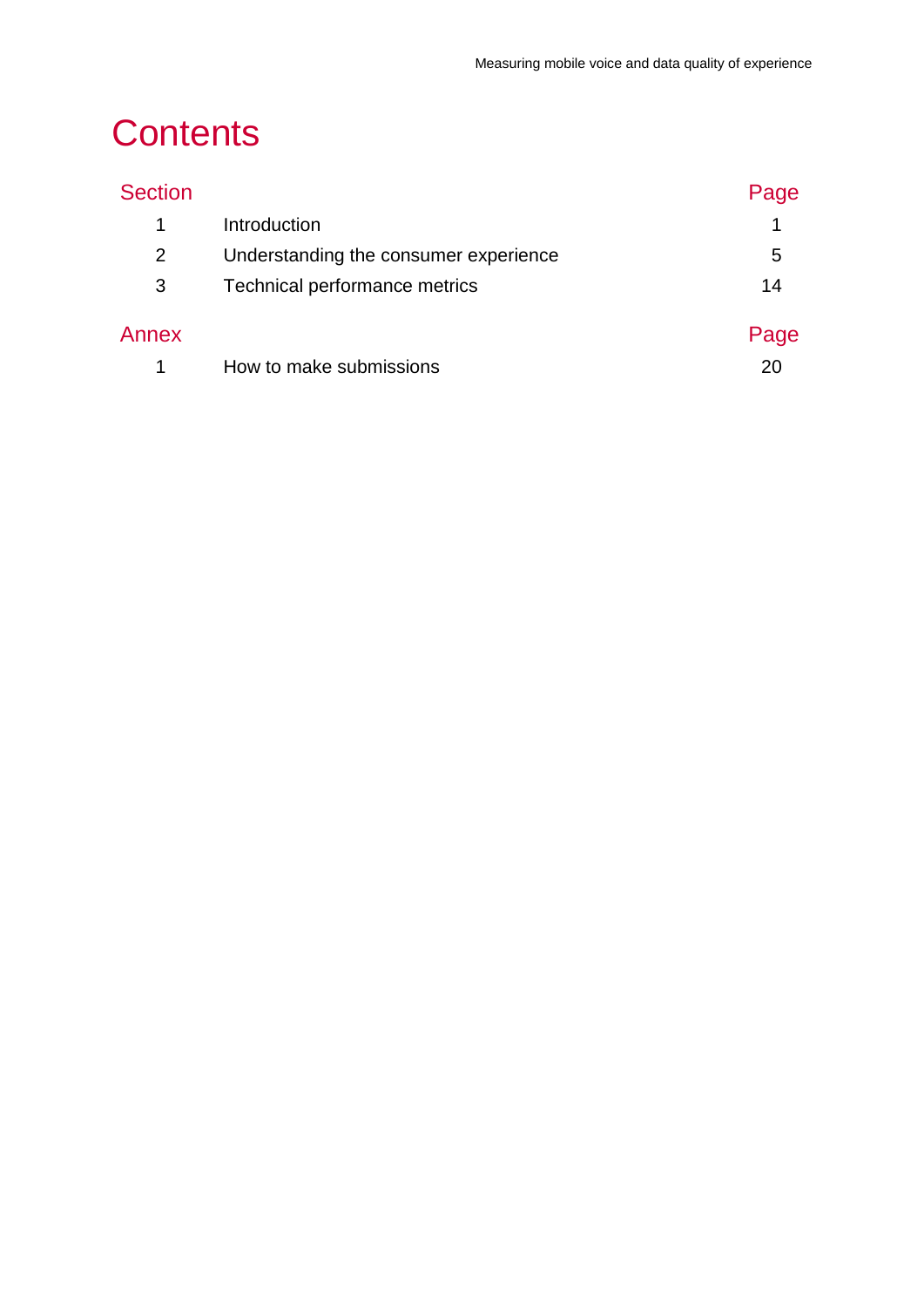### **Section 1**

## <span id="page-3-0"></span>**Introduction**

## **Purpose of this document**

- 1.1 Consumers and citizens are growing increasingly dependent on mobile networks to make phone calls and access data services. The performance of these networks can vary between operators, by location and time of day and may not always meet the expectations of consumers. In this document we use the phrase 'quality of experience' (' $QoE$ ') to describe the technical performance<sup>[1](#page-3-1)</sup> of the services delivered to consumers.
- 1.2 As an economic and competition regulator Ofcom primarily relies on market mechanisms to drive performance improvements in networks (thereby improving QoE). However, the market can only operate effectively when consumers are able to compare the quality of the services on offer and this in-turn requires the availability of accurate and comparable QoE information.
- 1.3 For fixed broadband services, Ofcom has, for several years, collected information on broadband speeds. This information has enabled consumers to improve their purchasing decisions, and appears to have driven improvements in service quality by operators. In this Call for Input, we wish to explore whether there is similar information that we might provide in the mobile arena. Specifically, we want to identify what network and/or service performance information Ofcom could gather which accurately reflects the consumer QoE and which we could publish in a way that would assist consumers in making informed choices about the mobile service they purchase.
- 1.4 We are seeking views from all interested stakeholders on:
	- What information would be valuable to consumers when purchasing mobile services;
	- What data would be required to produce this consumer information, and
	- How we could best collect it.
- 1.5 Alongside this Call for Input, where appropriate, we will seek to engage directly with the mobile network operators to ensure that any other relevant information can be taken into account.

## **Ofcom's role and market context**

- 1.6 As the regulator for the communications sector, our principal duty is to further the interests of consumers and citizens in relation to communications matters.<sup>[2](#page-3-2)</sup>
- 1.7 We also have general duties to consider, amongst other things:

<span id="page-3-1"></span> $1$  By technical performance, we are referring to the operation of the network and services (i.e. the coverage, speed, capacity and reliability) rather than customer service related aspects of a mobile service such as billing, call centres and sales.<br><sup>2</sup> Section 3 of the Communications Act 2003

<span id="page-3-2"></span>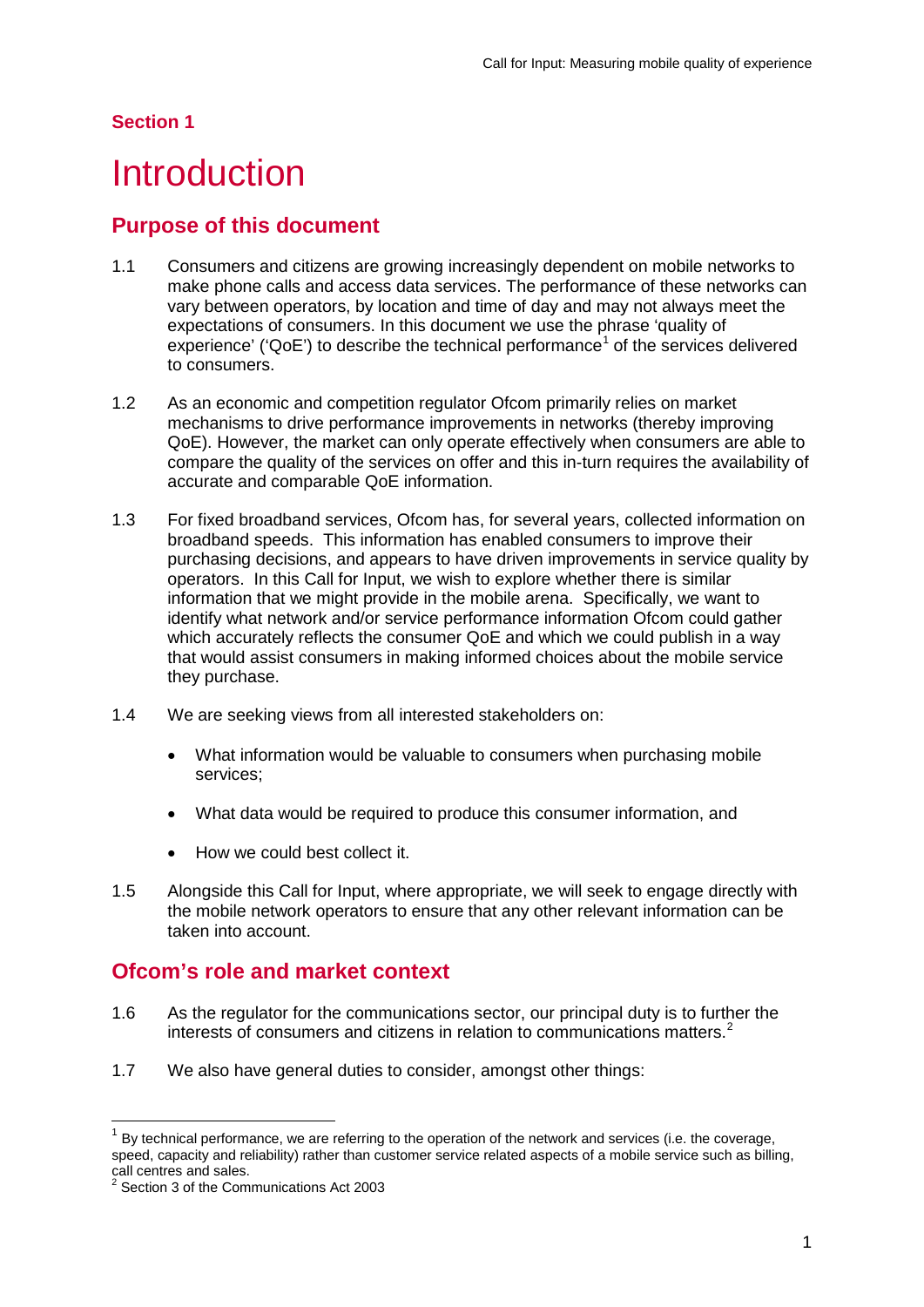- the desirability of encouraging the availability and use of telecommunications services throughout the UK;
- the desirability of promoting competition in relevant markets: and
- the interests of consumers in respect of choice, price, quality of service and value for money
- 1.8 Our 2012 Communications Market Report<sup>[3](#page-4-0)</sup> found that 94% of UK adults use a mobile phone and through the rise in smartphones and tablets, consumers increasingly rely on mobile networks to provide a mobile data connection as well as a voice and text service. Our Infrastructure Report 2012 Update found that the capacity of the UK's communications infrastructure is changing quickly. This is in response to a rapid increase in consumers' take-up and use of communications services and the resulting investment by operators.<sup>[4](#page-4-1)</sup> Data via mobile devices more than doubled between 2011 and 2012.
- 1.9 In a time of such rapid change, it is all the more important that consumers have access to timely and accurate information on the quality of services available in the market.
- 1.10 There is also increasing Government interest in ensuring that UK consumers are able to access mobile services which meet all their needs and expectations. The UK already has a high level of mobile signal coverage; based on figures derived from operator predicted coverage models<sup> $5$ </sup> we estimate that 99.7% of UK premises receive an outdoor 2G signal $6$  from at least one operator and 93.6% of premises receive a signal from all operators. The government has announced an initiative aimed at extending existing mobile voice coverage further still through its mobile infrastructure project<sup>[7](#page-4-4)</sup> in recognition of the importance of mobile services to citizens and the economy.
- 1.11 Expressed as a percentage of geographical area, coverage figures are lower, because mobile masts are more commonly installed near centres of population. At present, we estimate 12.8% of the UK landmass is not covered by any 2G signal. Extending coverage to these more remote areas is challenging because the costs of doing so are high relative to the potential revenues.
- 1.12 Coverage of 3G services is lower than 2G, but improving, with a recently increased (outdoor) coverage obligation placed on operators to reach 90% of UK premises due to be met by June 2013. Furthermore, Vodafone and Telefónica (O2) have recently begun to share their radio access networks, a development which has the potential to reduce materially the number of partial not spots $8$  in the UK.
- 1.13 Additionally, we will require that one of the 800MHz licensees in the current 4G spectrum auction deliver a high speed, mobile data service indoors to 98% of UK premises and 95% of premises in each of the Nations by the end of 2017. We

<span id="page-4-1"></span><span id="page-4-0"></span><sup>&</sup>lt;sup>3</sup> Figure 5.55 - [http://stakeholders.ofcom.org.uk/binaries/research/cmr/cmr12/CMR\\_UK\\_2012.pdf](http://stakeholders.ofcom.org.uk/binaries/research/cmr/cmr12/CMR_UK_2012.pdf)<br><sup>4</sup> [http://stakeholders.ofcom.org.uk/binaries/research/telecoms-research/infrastructure-report/Infrastructure](http://stakeholders.ofcom.org.uk/binaries/research/telecoms-research/infrastructure-report/Infrastructure-report2012.pdf)[report2012.pdf](http://stakeholders.ofcom.org.uk/binaries/research/telecoms-research/infrastructure-report/Infrastructure-report2012.pdf)

<span id="page-4-2"></span> $5$  Each mobile operator uses planning tools to predict signal strength in different areas. However, as with any planning tool, these predictions are subject to an error of margin and do not necessarily account for all the factors that can affect the quality of a mobile voice call or data session.

<span id="page-4-3"></span><sup>6</sup> i.e. the signal is predicted to be sufficiently strong to make and sustain a call while outside.<br><sup>7</sup> [http://www.culture.gov.uk/what\\_we\\_do/telecommunications\\_and\\_online/8757.aspx](http://www.culture.gov.uk/what_we_do/telecommunications_and_online/8757.aspx)

<span id="page-4-5"></span><span id="page-4-4"></span><sup>&</sup>lt;sup>8</sup> We define partial notspots as areas with coverage from 1 or more MNOs, but not all MNOs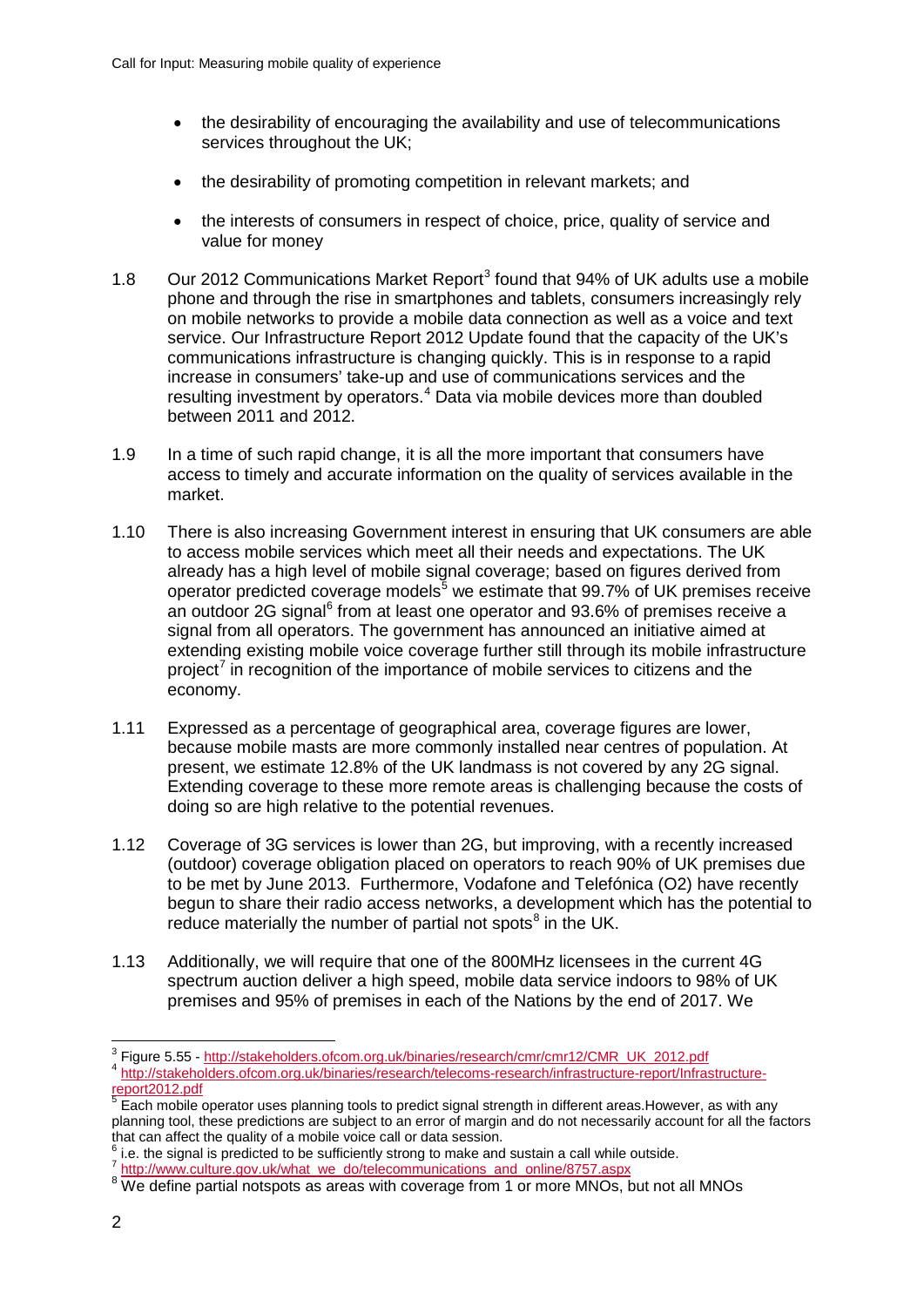anticipate that the resulting outdoor coverage will be materially higher than the indoor requirements.

1.14 These developments are expected to bring about significant mobile coverage improvements for consumers over the next few years, but it will be important to keep track of how these improvements progress.

### **Coverage vs quality**

- 1.15 The reach and coverage of mobile signals is just one part of delivering a mobile service. Consumers sometimes experience misalignment between predicted coverage and their day-to-day experiences of using their mobile phones. Concerns about consumers' ability to make and receive calls or use the internet on their mobile phones have been expressed directly by consumers. These complaints have been received by Ofcom<sup>[9](#page-5-0)</sup> as well as by MPs, our own Advisory Committees and through reports in the media.
- 1.16 We know that a number of factors can affect consumers' QoE. This can sometimes be the result of localised low signal quality caused, for example, by 'signal shadowing' by buildings, how many people are using the network in a particular area or the performance of a particular handset. While some of these factors may be outside the control of the mobile operators (for example, handset performance), the technical performance of each operator's network does represent the key differentiator in the consumer QoE delivered by different networks.
- 1.17 There are signs mobile network operators (MNOs) are increasingly competing on issues of service quality and reliability, particularly as they ready themselves to offer new 4G services (subject to the outcome of the 4G auction in 2013). For example, Orange provides a Network Performance Promise<sup>[10](#page-5-1)</sup> which compensates consumers for dropped calls, and Vodafone recently referred to the depth of its network as 'deep pan' pizza<sup>[11](#page-5-2)</sup> - able to provide service deeper into buildings.
- 1.18 The extent to which operators are incentivised to improve their consumers' QoE is in part related to the competitive advantage that they can gain from offering the higher quality. However, unless consumers are able to take the QoE offered by different operators into account when making purchasing decisions, there is less incentive for operators to invest in improving it.

## **4G Auction**

1.19 2013 is likely to see rapid change in the mobile market as the 4G auction concludes and operators roll out 4G networks. We are currently considering the potential scope of initial research into 4G QoE with a likely initial focus on connection speeds and coverage.. The lessons from any 4G-specific research will be combined with the feedback we receive to this Call for Input and will inform Ofcom's longer term research objectives in the area of mobile QoE across 2G, 3G and 4G networks."

<span id="page-5-0"></span> $9$  We estimate that mobile coverage and quality issues represent approximately 5% of all mobile complaints received by Ofcom

<span id="page-5-2"></span><span id="page-5-1"></span><sup>10</sup> <http://help.orange.co.uk/orangeuk/support/personal/480099/2><br>11 <https://www.vodafone.co.uk/our-network-and-coverage/what-makes-a-great-network/index.htm>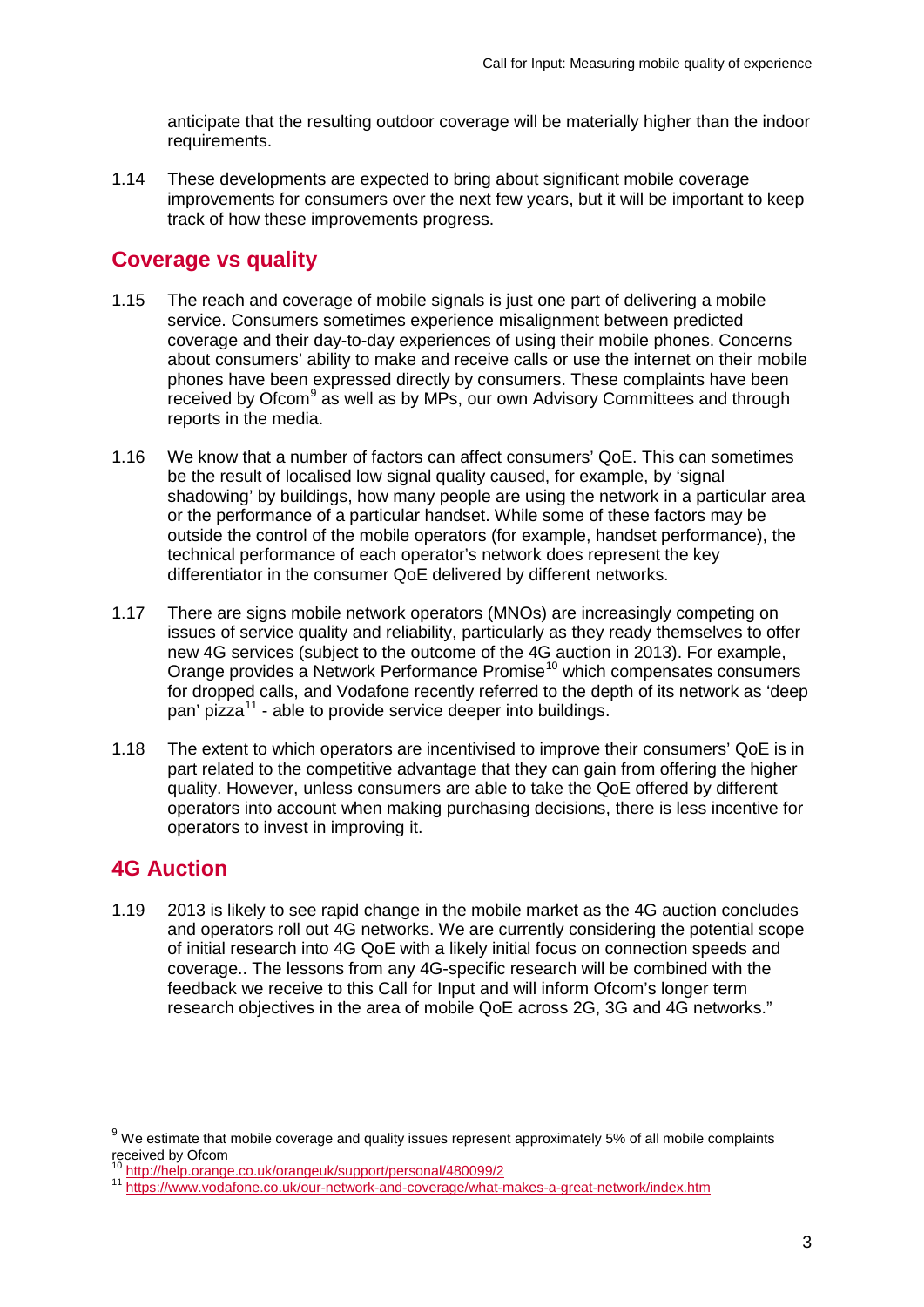## **Structure of this document**

- 1.20 In section 2, we examine the results of recent consumer research we commissioned to update our understanding of consumers' QoE. We then consider what information would be most useful to consumers in making purchasing decisions.
- 1.21 In section 3 we set out the type of data that would be necessary to produce the relevant consumer information and how this data could be collected.

## **Next steps**

- 1.22 We welcome feedback from all stakeholders on this Call for Input. We intend to review responses in April before deciding on how best to proceed.
- 1.23 We are particularly keen to get the views of stakeholders representing the needs of consumers in different parts of the UK to ensure we have a clear view of the information that consumers would find useful when purchasing mobile services. If there is sufficient interest from stakeholders, we propose to host a workshop in March to facilitate the development of ideas and options. To register your interest in a workshop, please contact us by 15 February 2013.
- 1.24 Details on how to contact us and how to respond to this Call for Input are provided in Annex 1.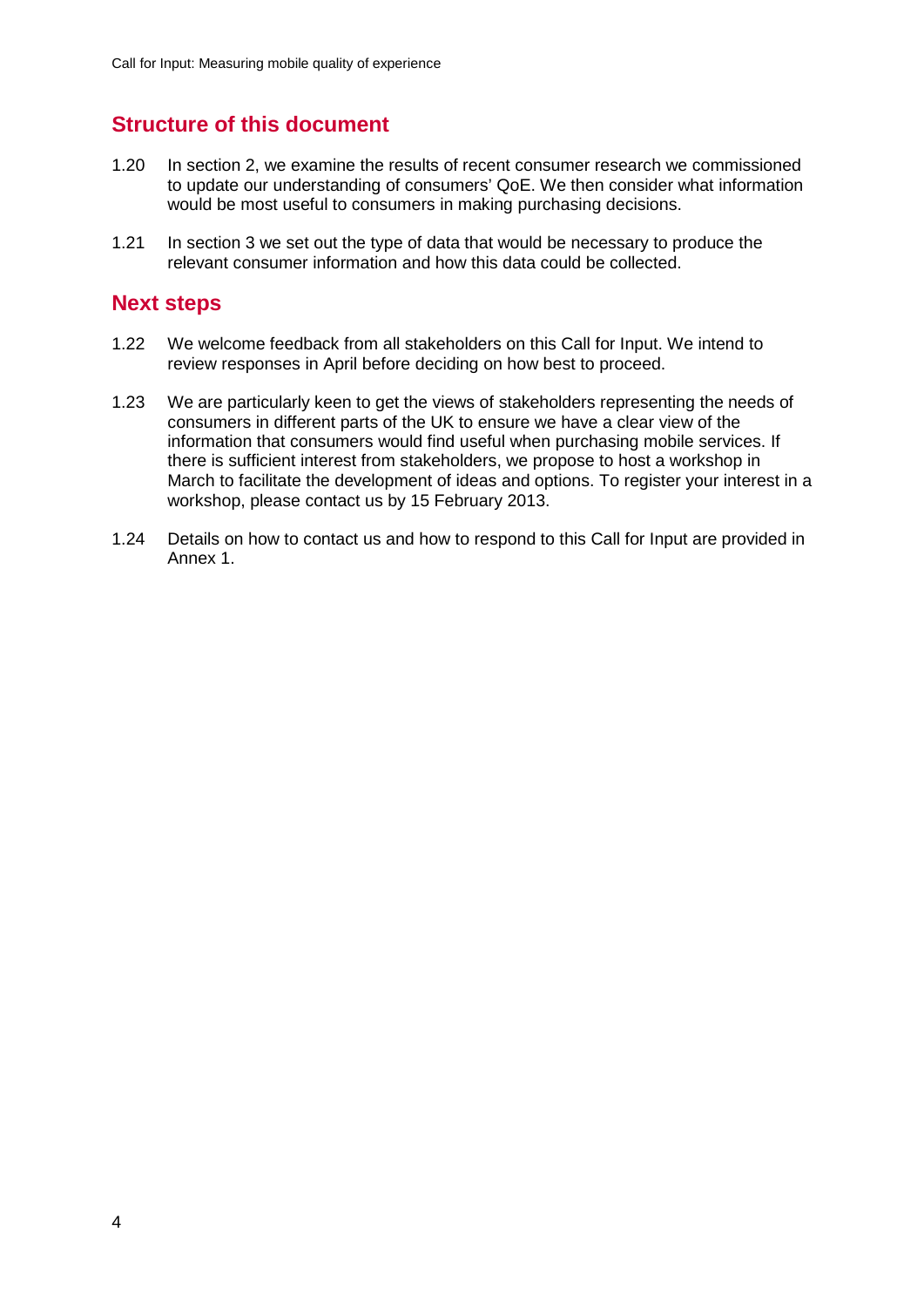## **Section 2**

## <span id="page-7-0"></span>Understanding the consumer experience

## **How and why we gather information**

- 2.1 Ofcom has a statutory duty under the Communications Act 2003 ("the Act") to collect and publish certain types of data.
- 2.2 Under section 14 of the Act we are required to make arrangements to find out about the experiences of consumers using electronic communications services and the way they are provided, and we do this by carrying out research into their experiences of these services. Under section 15 of the Act we have a duty to publish the results of our research and to take account of it in carrying out our functions; for example we do this through our annual Communications Market Reports, and our Consumer Experience Reports.
- 2.3 We may also inform our thinking by conducting economic or technical research, and/or by engaging with consumer groups and industry. We gather data directly from industry on a regular basis.
- 2.4 In addition, and in keeping with our duty to consider the interests of consumers and citizens, we also seek to provide advice and information to help consumers make better and more informed decisions about their telecommunications services. Consumer information plays a critical role in ensuring competitive communications markets, and we noted this in our Customer Service Satisfaction report in December  $2012^{12}$ . A lack of information may lead consumers to make poor purchasing decisions, or inhibit them from switching provider. If such information is not readily available or is presented in a complex way, there may be a case for Ofcom to intervene to address issues in the interests of and to protect consumers.

## **Research findings on the consumer QoE**

#### **Methodology**

- 2.5 To update our understanding of consumers' experience of using their mobile phone and to help us keep track of improvements in consumers' QoE, we carried out a consumer survey in November 2012. We expect to conduct research of this kind annually. This research helps us understand whether and to what extent mobile phone reception issues affect consumers and, if so, what types of problems are most prevalent and of most concern.
- 2.6 Our research also sought to examine whether there are differences in consumers' QoE in urban and rural areas and in each of the Nations. We have published a report of our findings alongside this Call for Input<sup>[13](#page-7-2)</sup> and provide highlights of the results relevant to consumers' QoE below.

<span id="page-7-2"></span><span id="page-7-1"></span><sup>&</sup>lt;sup>12</sup> http://media.ofcom.org.uk/2012/12/04/latest-customer-service-satisfaction-levels-revealed-2/<br><sup>13</sup> Mobile Coverage Report[: http://stakeholders.ofcom.org.uk/binaries/consultations/mobile-voice-data](http://stakeholders.ofcom.org.uk/binaries/consultations/mobile-voice-data-experience/annexes/usage.pdf)[experience/annexes/usage.pdf](http://stakeholders.ofcom.org.uk/binaries/consultations/mobile-voice-data-experience/annexes/usage.pdf)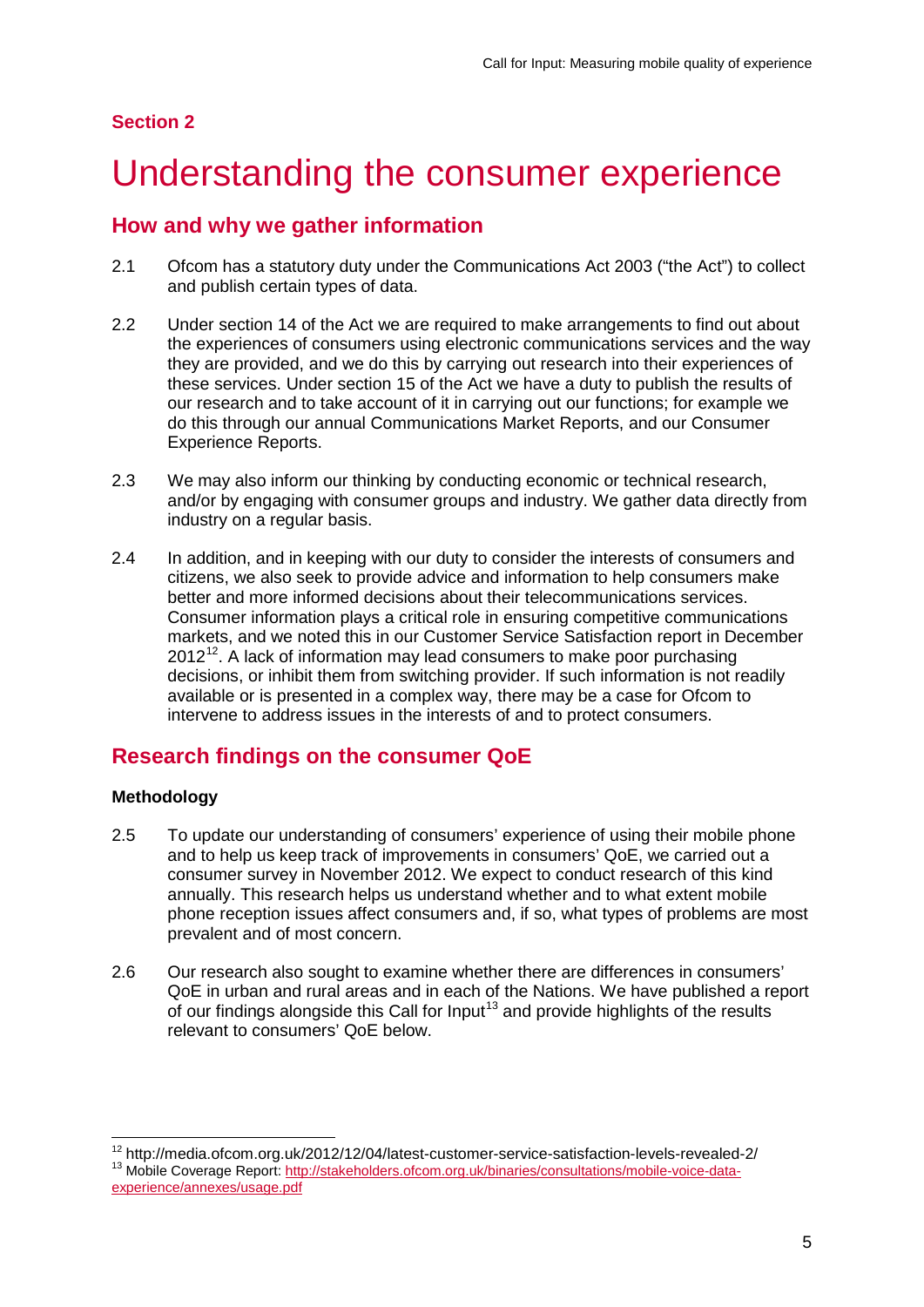#### **Quality of mobile experience is important to consumers**

2.7 The ability to make or receive calls or texts is consistently selected as the most important feature when thinking about their mobile operator, followed closely by the price of the service (38% and 34% respectively for the UK as a whole – Figure 1). In Wales and Northern Ireland, and in rural areas, the ability to make or receive calls is particularly important when selecting an operator. Mobile users in Wales (53%) and Northern Ireland (47%) are significantly more likely than those in England (37%) or Scotland (34%) to say that this is the most important factor when choosing a provider and users living in rural areas are significantly more likely than those in urban areas to say this (45% v. 37%). This may be a reflection of a poorer consumer experience in those locations, although we do not have sufficient information to determine this for certain.





*Source: Kantar Media omnibus, (14th – 20th November 2012) Base: All who use a mobile phone (N=2136/1743/195/95/103/1757/379) Q.10 And which is the ... important to you when thinking about your mobile operator? Most important.* 

2.8 Mobile users were also asked about the importance of the ability to make or receive calls alongside other aspects of mobile reception (Figure 2). The ability to make and receive calls remains the most important for mobile users when thinking about their mobile provider by a considerable margin (50% of UK mobile users). This is particularly so for those in Northern Ireland (68%). Quality of voice calls is the next most frequently cited aspect among UK users, with 16% saying this is most important.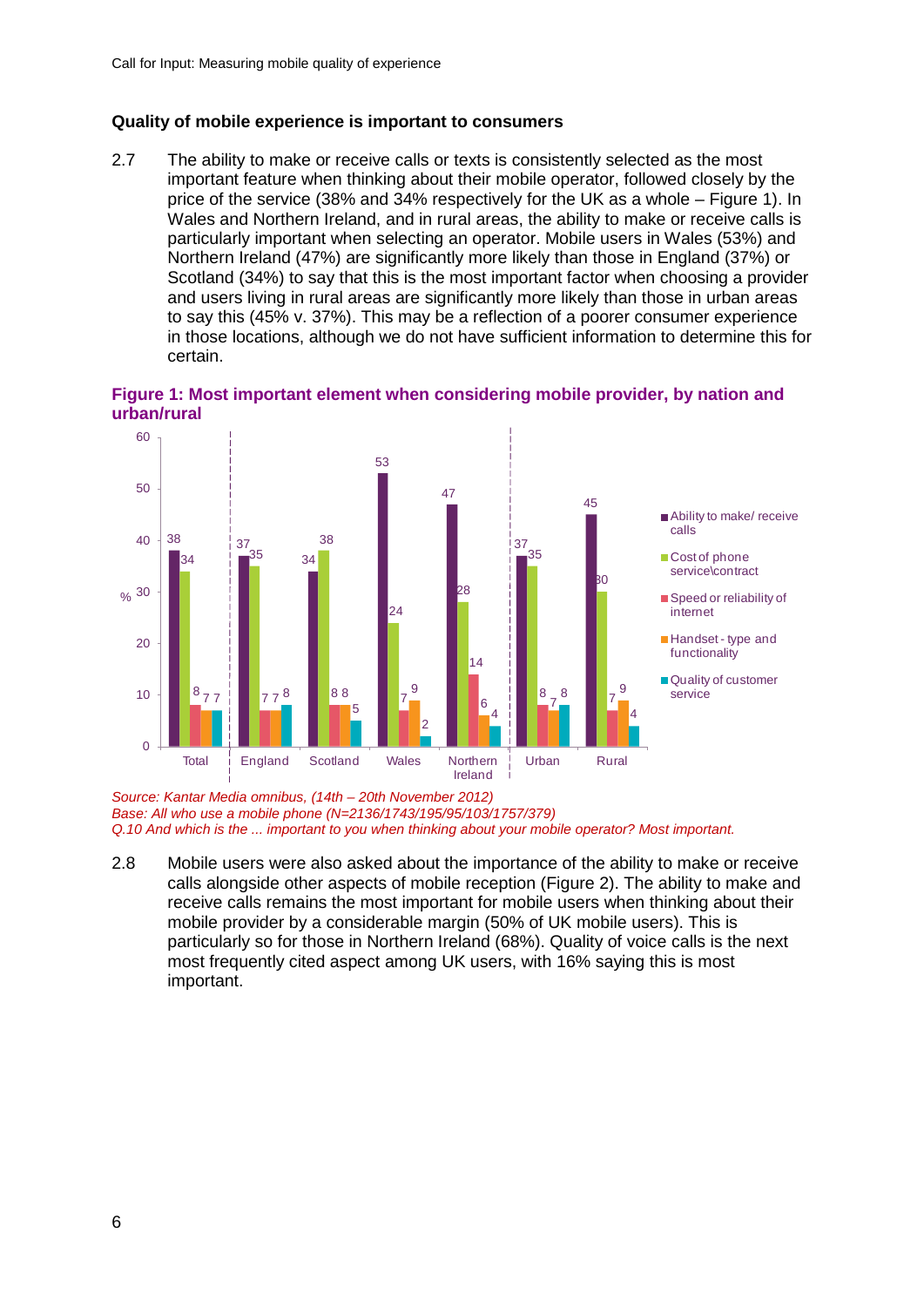

**Figure 2: Importance of different elements of mobile reception, by nation and urban/rural locations**

*Source: Kantar Media omnibus, (14th – 20th November 2012) Base: All who use a mobile phone (N=2136/1743/195/95/103/1757/379 Q15: Which of the following aspects is most important to you when thinking about your mobile operator?* 

#### **The majority of consumers are satisfied with their mobile service**

- 2.9 Our survey found that in the UK as a whole overall satisfaction with mobile providers was  $81\%$ <sup>[14](#page-9-0)</sup> (6% reported they are dissatisfied). There are no differences in levels of overall satisfaction by urban or rural location or by nation.
- 2.10 When considering mobile functions and services, illustrated in figure 3, the highest level of satisfaction is with the handset, with 78% of users either somewhat or very satisfied. This is followed by satisfaction with the ability to make or receive calls or text messages (74%).
- 2.11 The number of people satisfied with the speed or reliability of internet is lower, with 47% either somewhat or very satisfied. However, when filtered by those who use the internet on their mobile phone the proportion saying they are either somewhat or very satisfied increases to 70%.

<span id="page-9-0"></span><sup>&</sup>lt;sup>14</sup> Another recent Ofcom survev found that overall satisfaction with mobile phone services was higher than this [http://stakeholders.ofcom.org.uk/market-data-research/market-data/consumer-experience-reports/consumer](http://stakeholders.ofcom.org.uk/market-data-research/market-data/consumer-experience-reports/consumer-experience/)[experience/](http://stakeholders.ofcom.org.uk/market-data-research/market-data/consumer-experience-reports/consumer-experience/) at 89%. The difference may be explained by question ordering; in our November 2012 survey the question about overall satisfaction was positioned immediately after several questions about individual aspects of service, which may have has some influence over what the respondent was considering when rating the 'overall' service.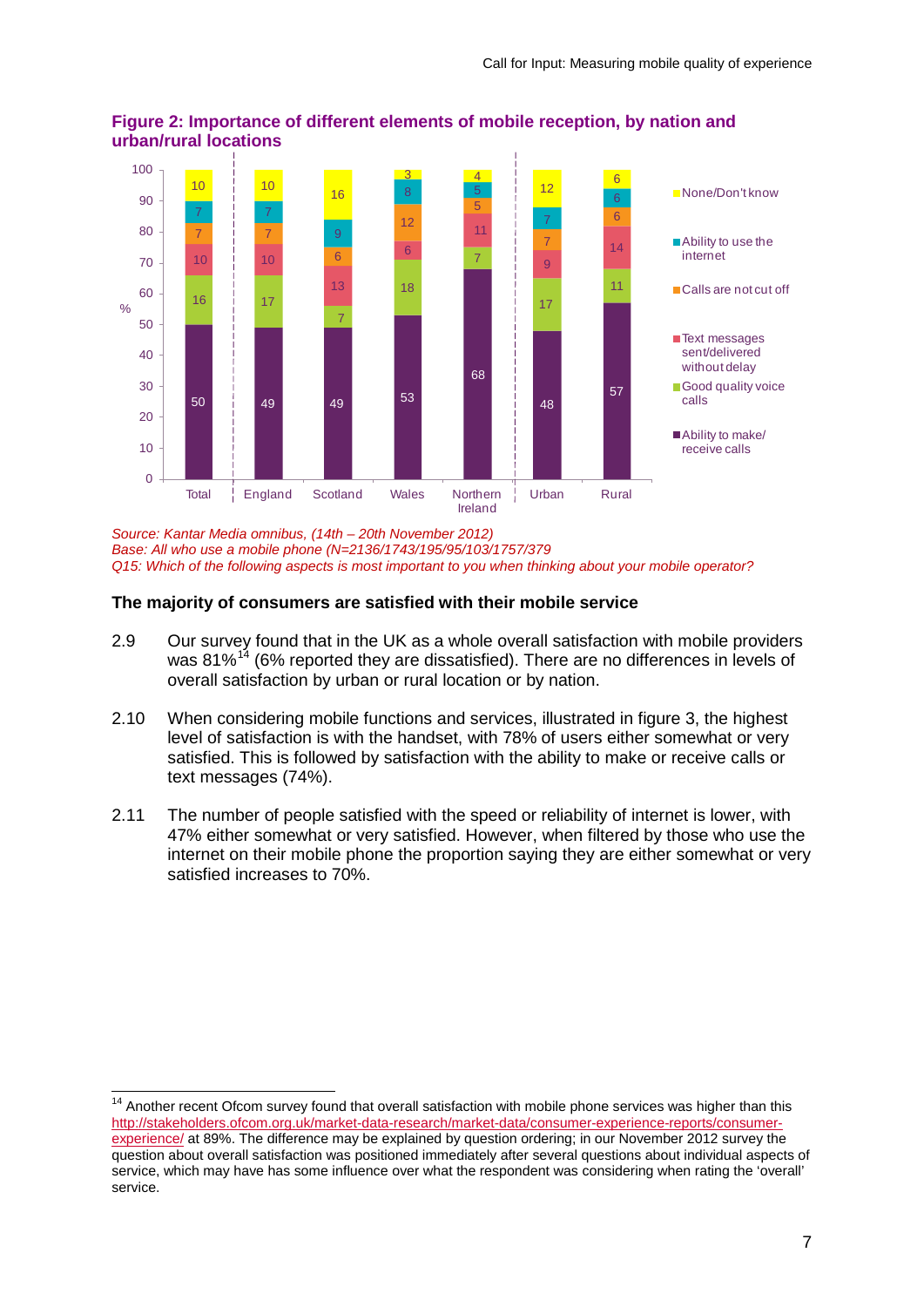#### **Figure 3: Satisfaction with different elements of mobile phone functions or services (percent)**

|                                                            | <b>Very</b><br>dissatisfied | <b>Somewhat</b><br>dissatisfied | <b>Neither</b><br>satisfied<br>/dissatisfied | <b>Somewhat</b><br>satisfied | <b>Very satisfied</b> |
|------------------------------------------------------------|-----------------------------|---------------------------------|----------------------------------------------|------------------------------|-----------------------|
| Ability to<br>make/receive<br>voice calls/text<br>messages | 5                           | 9                               | 13                                           | 35                           | 39                    |
| Cost of service/<br>contract                               | $\mathcal{P}$               |                                 | 22                                           | 34                           | 35                    |
| Internet reliability                                       | 6                           | 6                               | 45                                           | 27                           | 20                    |
| Handset                                                    | $\overline{2}$              | 3                               | 17                                           | 33                           | 45                    |
| <b>Customer service</b>                                    | 3                           | 5                               | 28                                           | 33                           | 32                    |

*Source: Kantar Media omnibus, (14th – 20th November 2012)* 

*Base: All who use a mobile phone (N=2136)*

*Q.11: Thinking about these functions, how satisfied do you feel with each in relation to your mobile phone and mobile services with ...?*

- 2.12 There are also some differences between the nations, shown in Figure 4, below.
- 2.13 Users in Scotland are the most satisfied with speed or reliability of the internet (55%), with those in Wales being the least likely to be satisfied (37%).
- 2.14 Users in Northern Ireland are the most likely to report dissatisfaction with their ability to make or receive calls or text messages. This is almost double the proportion who are dissatisfied with this aspect of service in England (13%).



**Figure 4: Satisfaction with mobile phone functions or services, by nation**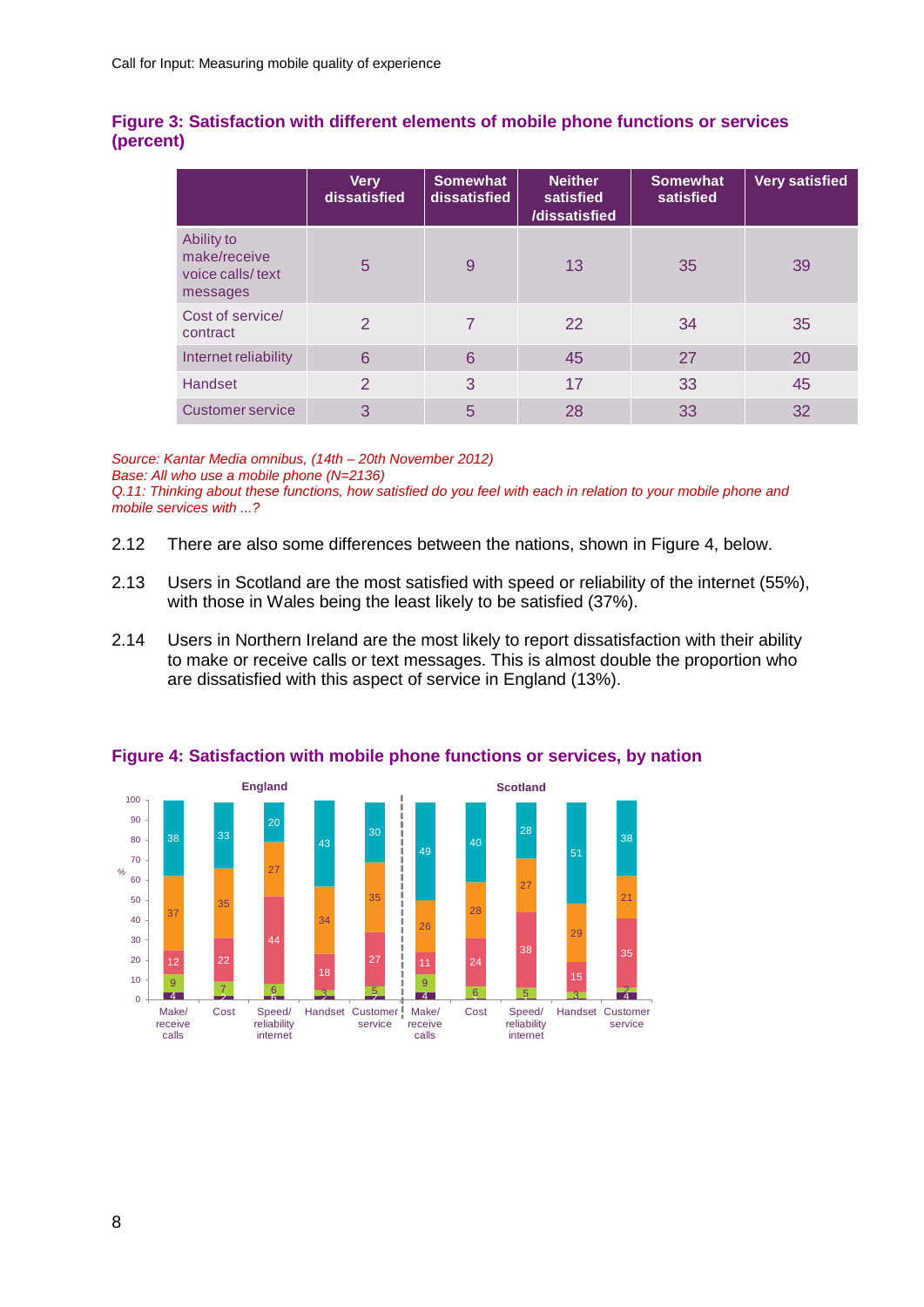

*Source: Kantar Media omnibus, (14th – 20th November 2012) Base: All who use a mobile phone (N=1743/195/95/103) Q.11: Thinking about these functions, how satisfied do you feel with each in relation to your mobile phone and mobile services with ...?*

#### **The majority of consumers are satisfied with different aspects of mobile reception**

2.15 We also asked respondents about their satisfaction with various aspects of mobile reception (Figure 5). The element with the highest level of satisfaction among UK mobile users is good quality voice calls (78%). This is followed by calls not getting cut off (75%), mobile reception (74%) and text messages sent/delivered without delay (also 74%). Figure 5 shows that just under half (48%) said that they were satisfied with using the internet, though this rises to 71% when filtered to include only those who use the internet on their mobile.

|                                           | <b>Very</b><br>dissatisfied | <b>Somewhat</b><br>dissatisfied | <b>Neither</b><br>satisfied<br>/dissatisfied | <b>Somewhat</b><br>satisfied | <b>Very satisfied</b> |
|-------------------------------------------|-----------------------------|---------------------------------|----------------------------------------------|------------------------------|-----------------------|
| Ability to<br>make/receive<br>voice calls | 3                           | 8                               | 15                                           | 38                           | 36                    |
| Good quality<br>voice calls               | $\overline{2}$              | 6                               | 14                                           | 39                           | 39                    |
| Texts sent / no<br>delay                  | $\overline{2}$              | 5                               | 19                                           | 35                           | 39                    |
| Calls not cut off                         | 2                           | 7                               | 15                                           | 32                           | 43                    |
| Ability to use<br><i>internet</i>         | $\overline{2}$              | 5                               | 44                                           | 26                           | 22                    |

#### **Figure 5: Satisfaction with different aspects of mobile reception (percent)**

*Source: Kantar Media omnibus, (14th – 20th November 2012)*

*Base: All who use a mobile phone (N=2136)*

*Q16: How satisfied do you feel with each in relation to your mobile phone reception in the UK with ...?*

#### **Satisfaction with aspects of mobile reception is lower in rural areas and of the four UK nations is lowest in Northern Ireland**

2.16 There are some differences between urban and rural users. Rural users are more likely than those in urban areas to be very dissatisfied with their ability to make or receive calls (6% vs. 3%). Figure 6, below, shows differences in satisfaction between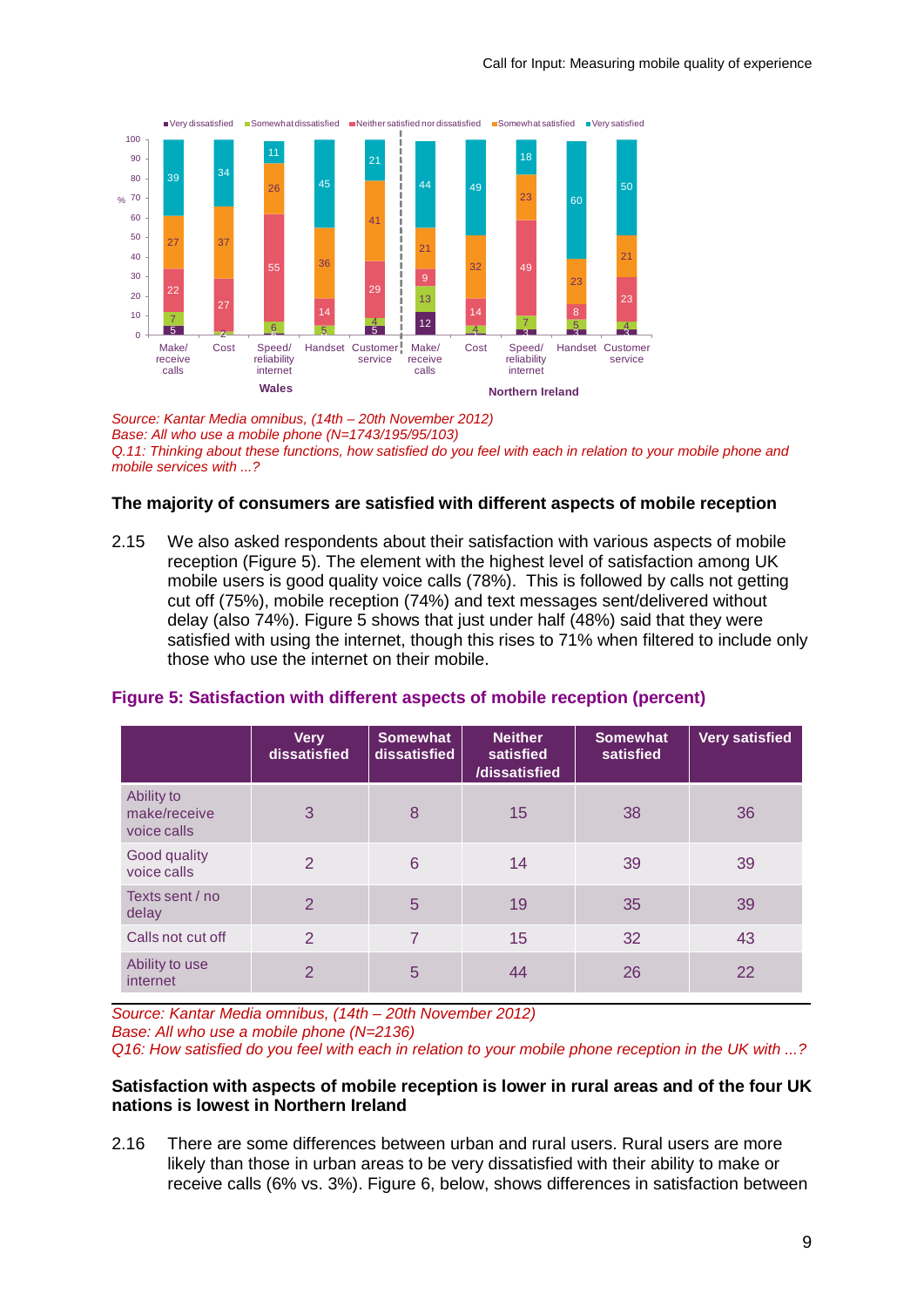the nations. Users in Northern Ireland appear to be the least satisfied with their ability to make or receive calls (18% report that they are dissatisfied). They also have the highest levels of dissatisfaction with the quality of voice calls (12%) and calls not getting cut off (12%).



**Figure 6: Satisfaction with different aspects of mobile reception, by nation**

Make/ receive calls Good quality voice calls delivered no delay off Ability use internet Make/ **receive calls** Good quality voice calls Texts sent/ Calls not cut delivered no delay off Ability use internet **Wales Northern Ireland**

*Source: Kantar Media omnibus, (14th – 20th November 2012) Base: All who use a mobile phone (N=1743/195/95/103) Q16: How satisfied do you feel with each in relation to your mobile phone reception in the UK with ...?*

#### **Over half of UK mobile users say they have experienced problems with reception – this rises to six in ten in Wales and three-quarters in Northern Ireland.**

- 2.17 Just over half (53%) of UK mobile users have ever experienced any issues with mobile reception with 12% experiencing four or more problems.
- 2.18 The most common problem is having no signal/reception on phone (34%), followed by poor sound quality/sound breaks up, call ending unexpectedly and being unable to use the mobile internet (all 15%), being unable to make/connect a call even though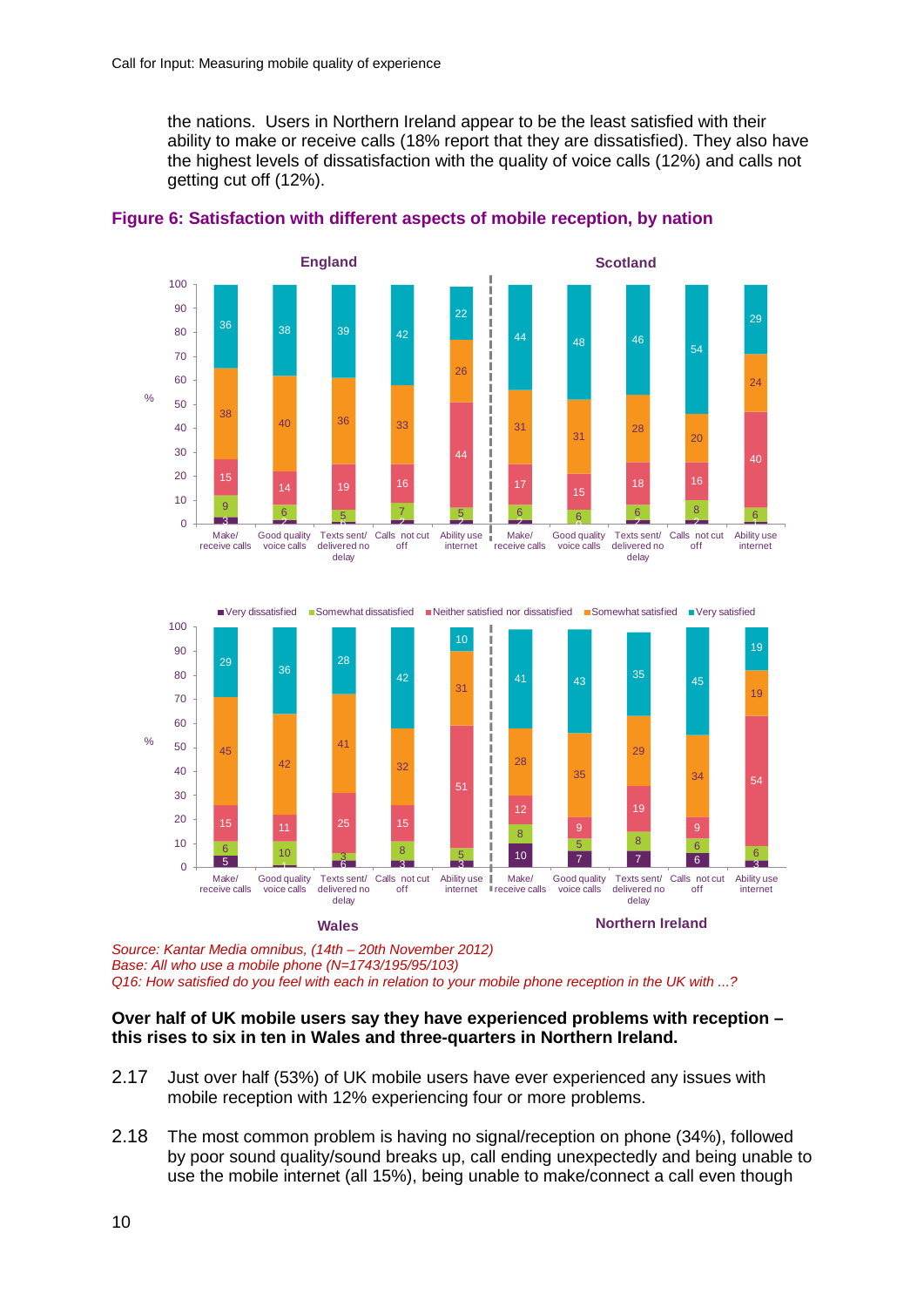the phone shows "bars" present and text messages not arriving or arriving late (both 13%), being unable to send text messages (12%), and being unable to send or receive emails (8%).

2.19 There are no statistically significant differences between users living in rural and urban locations. However, among the nations (Figure 7), mobile users in Northern Ireland are significantly more likely than those in England, Scotland and Wales ever to experience a problem (75% vs. 52%, 51% and 60%). Around a third (32%) of people in Northern Ireland say they have experienced four or more of these problems.





*Source: Kantar Media omnibus, (14th – 20th November 2012) Base: All who use a mobile phone (N=2136/1743/195/95/103) Q13: Thinking about your mobile reception with ... in the UK, do you ever experience any of the following issues? Some respondents answered 'don't know' so the total of those reporting any problem and those reporting no problem, does not add to 100%.*

2.20 Figure 8 shows the frequency with which problems are experienced. Having no signal or reception on the phone is experienced most frequently, with 10% of mobile users saying they experience this frequently. The frequency across the other problems we asked about is lower, with between two and five per cent of mobile users frequently experiencing these.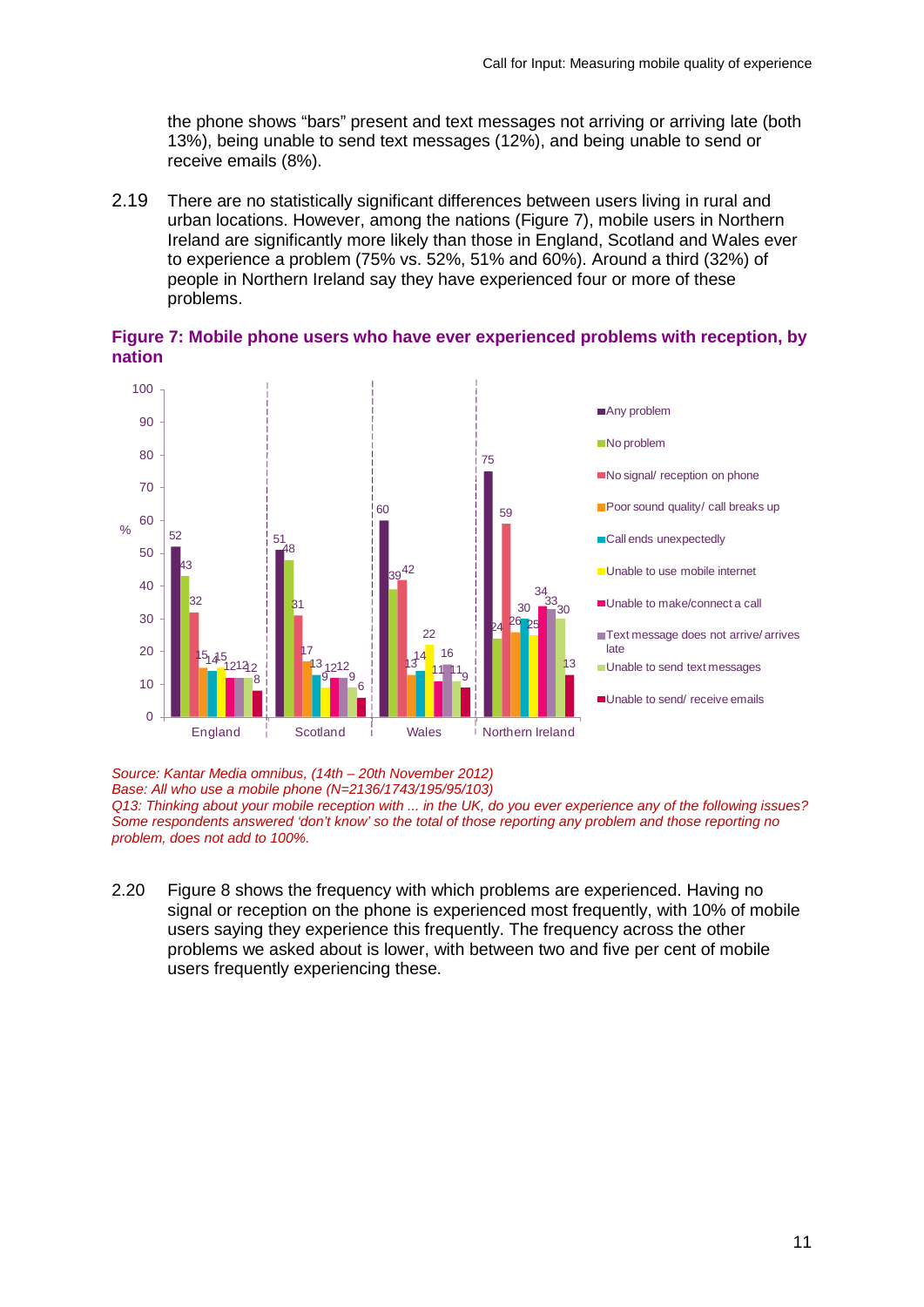

**Figure 8: Frequency of mobile reception problems, all mobile users**

*Source: Kantar Media omnibus, (14th – 20th November 2012) Base: All who use a mobile phone (N=2136) Q14: And how often do you experience these issues with mobile reception?*

2.21 There are no statistically significant differences in frequency of reported problems between users in urban and rural areas. Among the nations the only difference is that mobile users in Northern Ireland are more likely than those in Scotland to frequently have no signal/reception on the phone (24% vs. 5%)

## **Conclusions**

- 2.22 These results show us that, as one might expect, being able to use your phone to make and receive calls is very important to consumers. Many mobile users say that they experience no problems at all<sup>[15](#page-14-0)</sup> and the majority of UK mobile users are satisfied with their mobile service overall (81%). However, a significant minority of consumers (most notably in Northern Ireland) experience a range of recurring problems when they try to use their mobile phones (see paragraph 2.20 and figure 7 above).
- 2.23 The mobile reception issue consumers are most dissatisfied about is their ability to make and receive calls (12% in England, 8% in Scotland, and 11% in Wales are dissatisfied), with those in Northern Ireland most likely to be dissatisfied (18%). No mobile signal or reception (in order to make or receive calls or texts) is also the most common problem consumers say they have experienced (more than twice as many people have ever experienced that problem compared to each of the other problems we asked about – see Figure 7 and paragraph 2.20 above).
- 2.24 The research clearly indicates that some consumers are not wholly satisfied with the QoE of their mobile service but consider that various aspects of QoE are important to them. This suggests that if appropriate information were available to allow consumers

<span id="page-14-0"></span> <sup>15</sup> 43% in England, 48% in Scotland, 39% in Wales and 24% in Northern Ireland stated they had never experienced a problem.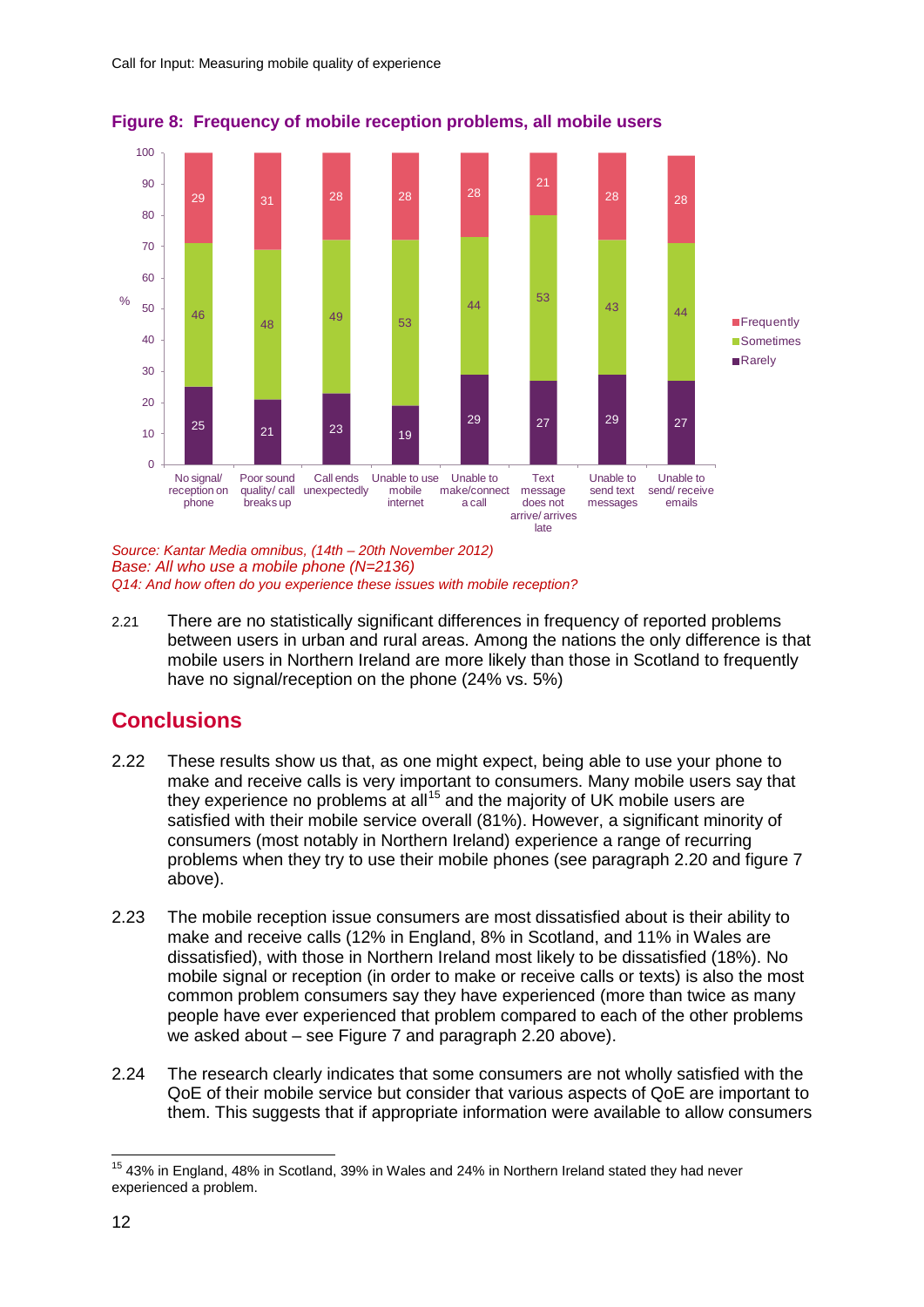to compare operator's QoE then they would use this information when purchasing mobile services and select packages / providers that better suited their needs.

- 2.25 We have considered similar matters in the past in the 2010 Quality of Service research report<sup>16</sup>. This research found that consumers particularly valued information on price and network quality of service. Ofcom's accreditation scheme for price comparison websites encourages clear and accurate consumer information on price. As a result of the research report, we also considered the information provided to consumers on fixed line broadband speeds. This initiative has brought about improvements in both the information provided by broadband providers as well as the speeds consumers can expect from their broadband service.
- 2.26 Adopting a similar approach to the technical performance of mobile networks has the potential to bring about further improvements for those who have a poor experience with mobile performance. Ofcom has a number of existing publications where this information could be published, including (but not limited to) the Communications Market Report, Infrastructure Report and Consumer Experience Report.
- 2.27 Publishing information on QoE will enable consumers to make better informed purchasing decisions and drive competition between operators. This in turn will result in improved network performance for the benefit of consumers.

<span id="page-15-0"></span> <sup>16</sup> <http://stakeholders.ofcom.org.uk/consultations/topcomm/qos-report/>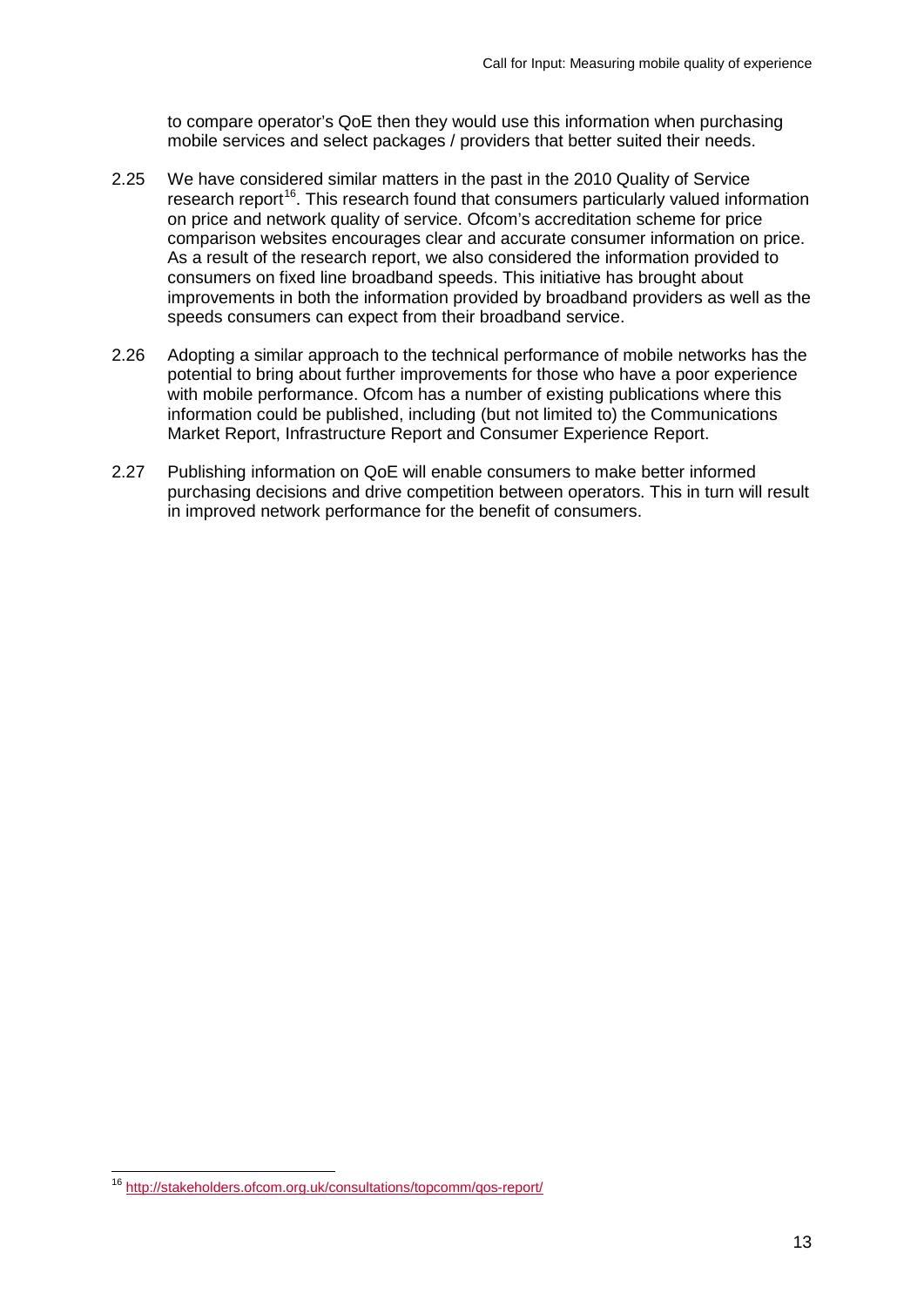## **Section 3**

# <span id="page-16-0"></span>**Technical performance metrics**

3.1 In the previous section we set out why publishing information on mobile QoE will benefit consumers. This section sets out our initial thoughts on the type and granularity of information that might of use to consumers, what data we would need to collect to produce the information and we then consider some of the potential sources of this data.

## **What information do consumers need?**

- 3.2 Consumers use mobile services in different ways and this may influence the importance they place on different aspects of QoE. For example, a sales representative may value the ability to make and receive calls across the UK motorway network, whilst a teenager may be more interested in the performance of text and internet access in her home town.
- 3.3 Although it is likely that QoE information will need to be presented and tailored to meet the needs of different consumers groups, there are a number of core characteristics to QoE information that we think will be universally applicable. These include:
	- **Operator specific information** which allows the performance of rival networks to be compared. There may be merit in publishing information on both MNOs and MVNOs to identify whether consumers receive differing levels of service from operators using the same network.
	- **Granular geographic information.** Consumers will wish to know how mobile services perform in the places they wish to use them. Mobile operators already provide on-line coverage checkers which set out information typically down to a 100mx100m grid.
	- **The consumer 'use case'**. For any given location, QoE can also vary depending on whether the consumer is indoors or outdoors and whether they are on the move (whether on foot, in a motor vehicle or on a train).
	- **Network performance by time of day and day of week**. Our experience from measuring fixed broadband is that performance can degrade at peak usage times. For mobile broadband (and potentially voice calls) similar effects may be present and consumers may wish to know which operator provides the highest network capacity in the areas they wish to use their mobile service.
- 3.4 For those consumers who particularly value the quality of voice and text services, we consider that there are a number of important QoE metrics:
	- Locations in which they are able to reliably make and receive a call under different use cases
	- Probability that a call will complete successfully
	- Probability that a call will not be blocked or dropped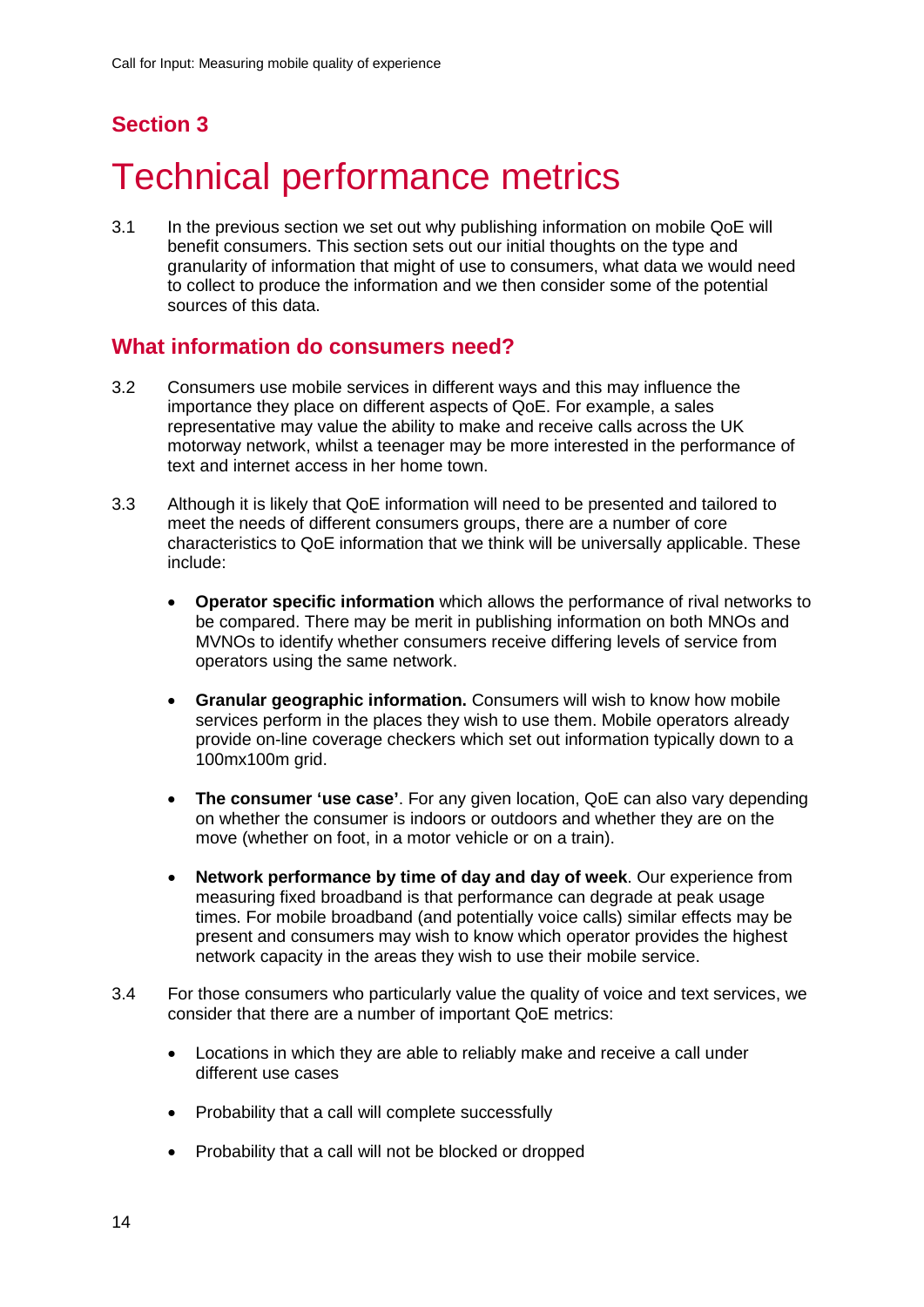- Clarity of the call
- Time for a SMS text message to be delivered
- 3.5 For mobile data services, the following information may be of use to consumers:
	- Probability that an internet connection can be established
	- Speed, stability and responsiveness of applications and data transfers.
		- $\circ$  For a mobile device, this would typically include activities such as browsing web pages, using online maps, accessing location services, streaming video, using voice over IP services or downloading music.
		- o For a laptop with a broadband dongle, the range of activities is likely to be similar to normal fixed broadband.
- 3.6 For each of the metrics above, given that performance may vary in different parts of the UK, under different use cases and at different times, there may be merit in providing information at a local level, by use case and by time of day.
- 3.7 As a result of the differing information needs of different consumers groups, we recognise that it may be necessary to aggregate and simplify information when communicating to these different groups. We envisage that this could be achieved by making a more granular 'superset' of information/data publically available which can be aggregated ahead of publication to specific groups, potentially by third parties such as comparison websites.
- 3.8 We welcome views on whether there is additional or alternative information that would be useful for consumers to that set out above. We also welcome views on the granularity (geographic and time) which would be most appropriate to form the superset of information that could be subsequently tailored for different consumer groups.
- 3.9 It is clearly important that published information is accurate and up-to-date if the market for mobile service is to operate effectively. Given the rapid rate of change in the market (particularly with the advent of 4G services) regular updates to the information will be required. We currently collect coverage data annually, but we welcome views on how often information should be refreshed to ensure that mobile markets work effectively.

## **Proxies for QoE metrics**

- 3.10 The QoE metrics that we have set out above have been chosen because we consider that they most closely reflect what consumers' consider important about their mobile services – although we welcome alternative views.
- 3.11 The data for some of these metrics may be readily available from MNO operation systems at the granularity required – in which case the data can be directly converted to the information provided to consumers. For example, MNOs may already collect data on dropped calls.
- 3.12 Where suitable data is not available to produce particular QoE metrics, then it may be necessary to use proxies. For example, data on actual network coverage may not be readily available from the MNO operational systems, but can be estimated using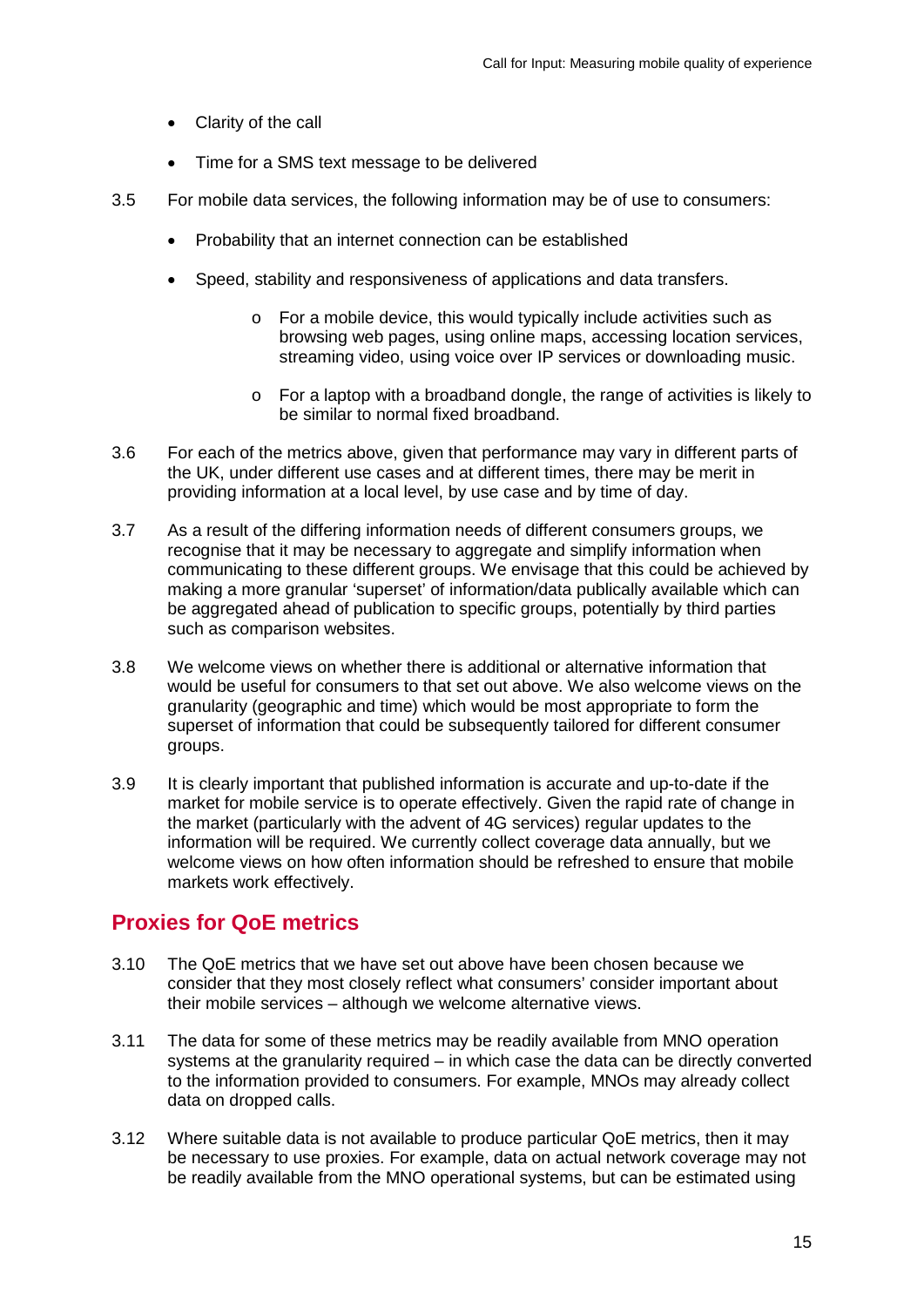planning models (potentially validated with field measurement). This is the approach we currently use when reporting network coverage – predicted signal strengths produced from MNO planning tools are used as a proxy of actual coverage.

- 3.13 Although proxies may be less accurate than actual data (and hence may be of less use to consumers who wish to know whether they can use a specific service in a specific location and use case) if defined correctly they can be used by consumers to make comparisons between MNOs.
- 3.14 Under our Infrastructure Reporting duty we are required to report on the state of communications networks in the UK as well as the services they carry. As such, the network data we collect for the Infrastructure Report may also be useful for deriving QoE proxies.

## **Predicted vs. actual performance**

- 3.15 When collecting data on performance of networks and services, two broad approaches can be considered:
	- **Predicted performance**: The network and service performance the operator expects to deliver based on coverage and capacity planning tools. This is the 'designed performance'. This information would be gathered from MNOs.
	- **Actual performance**: Data on the actual performance of the network such as signal strength, dropped calls and speed or latency of mobile broadband experienced by end users. This data could be collected from a third party commissioned by Ofcom and/or directly from MNOs.
- 3.16 There are advantages and disadvantages for each approach. Actual performance data will typically better represent the consumer experience in that it provides information based on consumers' actual usage and location. However, the disadvantage of actual performance data is that it will only provide data where the tests are carried out (i.e. it will not cover 100% of a geographic area). It will, for example, provide no data in not spots (by definition) and in areas where little data is available (such as highly rural areas) it may not be possible to derive statistically robust comparisons between operators.
- 3.17 Predicted performance is likely to offer far more granular geographic data (as operator planning tools can operate down to a high level of geographic granularity) but accuracy of predictions will be subject to error margins given the complexity of predicting radio propagation in cluttered environments and inside buildings. In addition planners cannot always predict how heavily a network will be used. As such predicted performance will not always reflect actual performance.
- 3.18 Predicted and actual performance metrics can be complementary. Predicted performance can offer relatively low cost, highly granular data and the quality of the predictions can then be validated by correlating with actual performance data. For this reason we see there is merit in collecting data on both predicted and actual performance.

#### **Predicted performance**

3.19 We already collect data from MNOs on predicted signal strength for 2G & 3G networks. We use this to estimate geographic and premises coverage across the UK.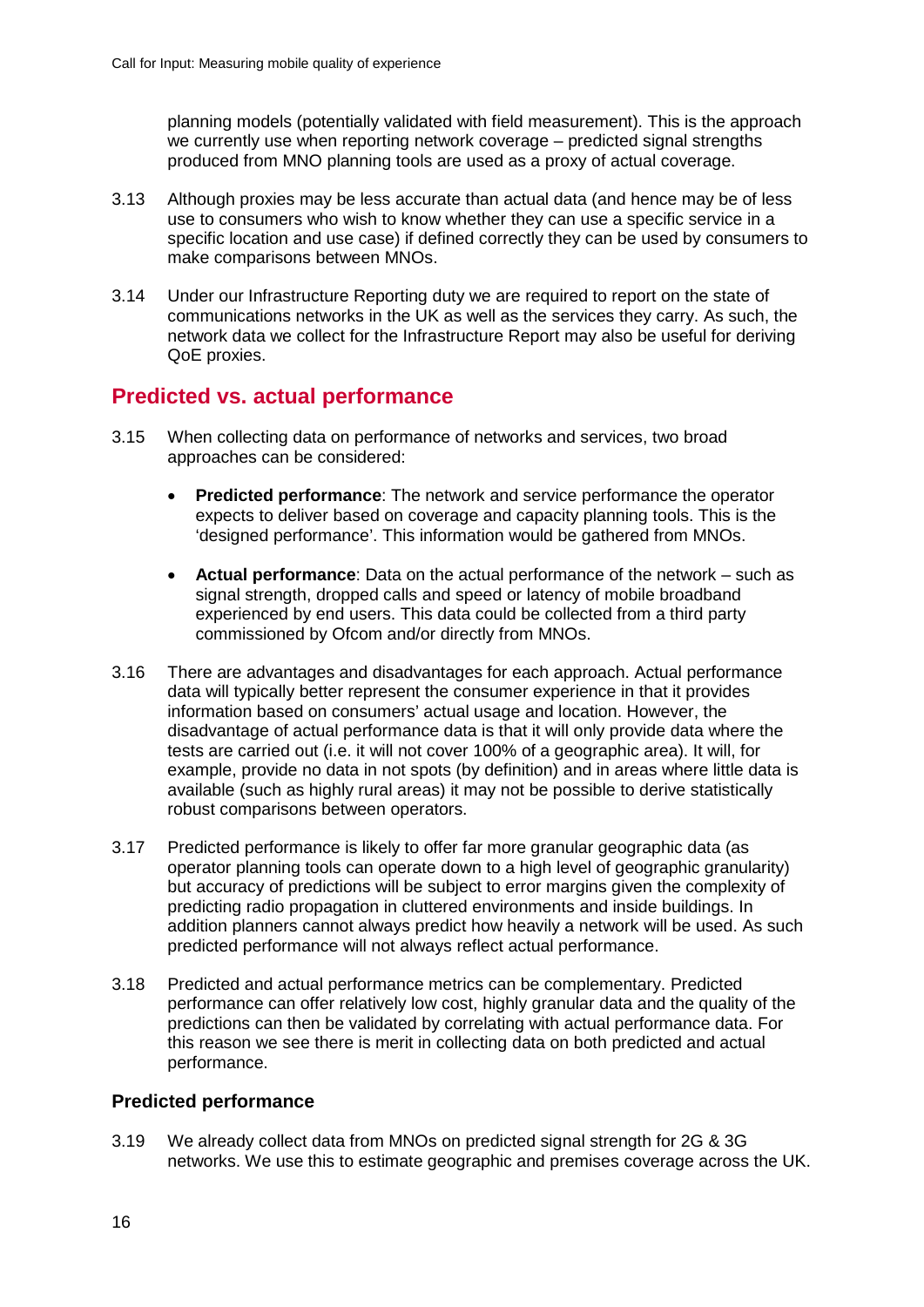This data is collected at a granularity of 200mx200m and is the basis of the coverage information we publish in the CMR and Infrastructure Reports.

3.20 In addition to signal strength, there may be other metrics generated by MNOs' planning tools that it would be appropriate for us to gather. For example, for a given location (e.g. a 200mx200m pixel) or cell site footprint the data types shown in figure 7 may provide additional valuable information.

#### **Figure 7: Possible predicted performance metrics available from MNO planning tools**

| <b>Metric</b>                     | Benefit in collecting the data                      |
|-----------------------------------|-----------------------------------------------------|
| Signal to noise and interference  | Potentially a better indicator than signal strength |
| ratio                             | alone in estimating network coverage                |
| Network technology e.g. 2G, 3G,   | Would allow the roll out of different technology    |
| HSDPA, LTE etc. and which 3GPP    | types to be tracked. This could be used as a        |
| software revision has been rolled | proxy for mobile broadband performance.             |
| out                               |                                                     |
| The radio spectrum band and       | Provides insight into spectrum utilisation and      |
| number of carriers in use         | network capacity                                    |
| The backhaul arrangements for a   | Provides insights into speed, capacity and          |
| given cell site                   | potentially latency of mobile broadband             |
| The geographic area, number of    |                                                     |
| premises, vehicles per day and/or |                                                     |
| predicted number of calls         |                                                     |
| /day                              |                                                     |

3.21 We will seek to engage directly with the MNOs to explore which metrics are produced by their planning tools which might be useful in deriving proxies of QoE.

#### **Actual performance**

- 3.22 Whilst predicted performance data is generally only available from MNOs' planning tools, actual performance data can be provided by MNOs or third parties.
- 3.23 Typically actual performance metrics are collected by third parties (often on behalf of MNOs) by placing test calls and data on the networks in different locations. Often referred to as 'drive testing' this approach seeks to mimic end user behaviour and so provides a good insight to consumer QoE. The main disadvantage of drive testing is the high costs required to cover a representative sample of the UK, particularly if it has to be repeated at regular intervals.
- 3.24 As an alternative to drive testing, MNOs are likely to have very rich data from their operational systems which could provide very granular information on service quality – effectively analysing the performance data associated with the millions of calls and data sessions made each day on their networks, rather than relying on a small number of drive tests. The advent of "big data" tools has made it possible to process this data cost effectively and it may be possible to produce suitable proxies of QoE.
- 3.25 We intend to explore with the MNOs what actual performance data they collect, but we also welcome the views of other stakeholders on the types of actual performance data that are available.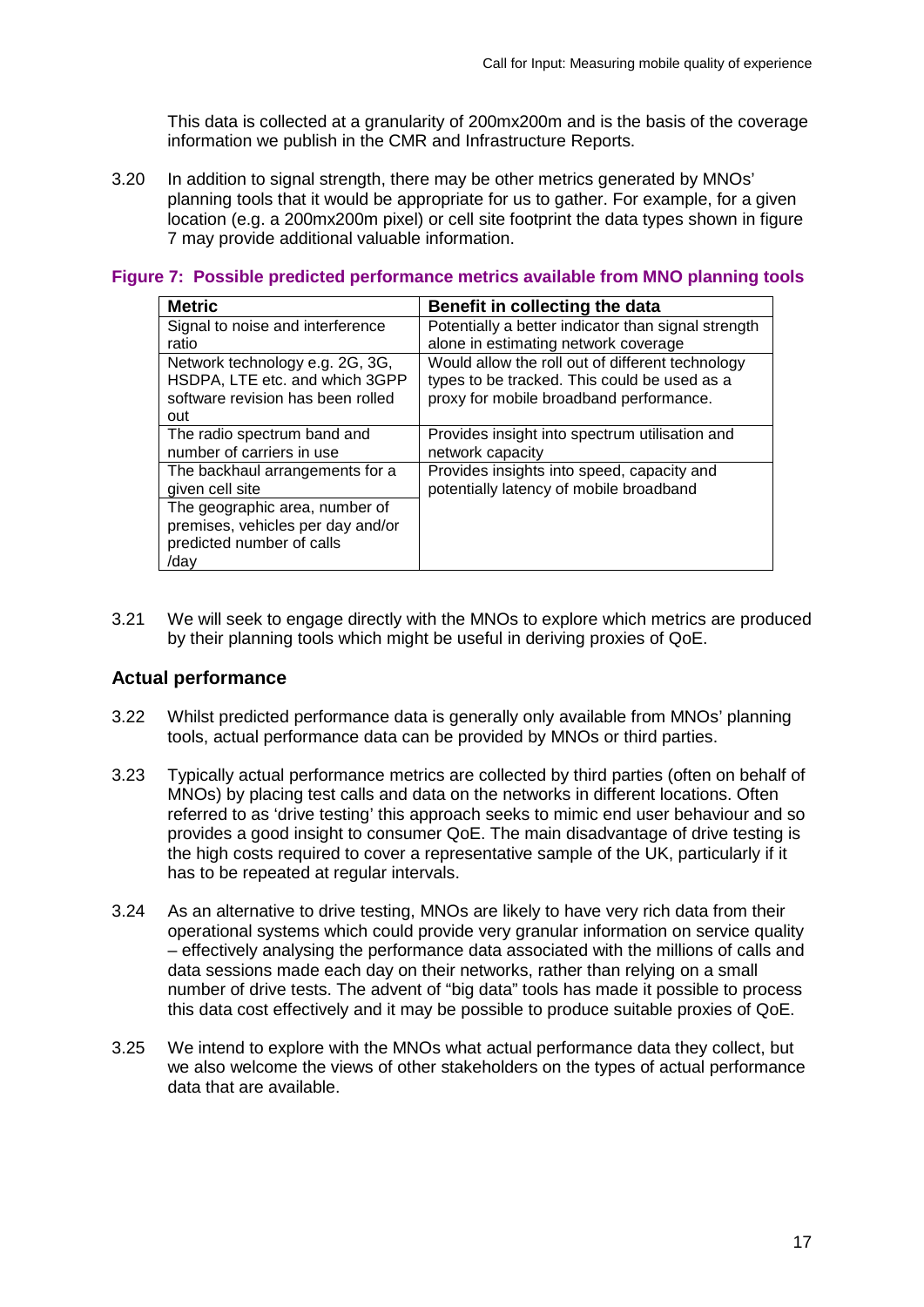## **Collection approaches**

- 3.26 There are several alternative methodologies for collecting the underlying data that is needed to provide consumer information. Each will have different merits with respect to the granularity of the data collected, the costs of collection and the quality of the data.
- 3.27 Broadly, we envisage that the data will come from either the MNOs themselves, from third parties or from a hybrid approach.

#### **MNO sourced data**

3.28 As outlined above, MNOs may be able to extract a wide range of relevant data from their existing planning tools and operational systems. We recognise that the information available may vary between MNOs and so work would be required to identify a common set of metrics that would allow MNO performance to be compared fairly.

#### **Third party sourced data**

- 3.29 Ofcom has previously commissioned research into mobile network performance from third parties<sup>[17](#page-20-0)</sup> and as described in paragraph 1.19 is considering research into  $4G$ QoE in 2013. Ofcom also undertakes research using third party data to measure fixed broadband<sup>[18](#page-20-1)</sup>. By commissioning a third party contractor to undertake this work we are not reliant on the service providers to extract data from their systems and we have been able to collect data that is not available in their systems. It also ensures that data is collected across operators in a consistent way and is truly independent of the operators.
- 3.30 There are a number of approaches third parties adopt to collect data. These include:
	- **Crowd sourcing:** recruiting a large panel of consumers to collect data, for example by the installation of a measurement application on their smartphone.
	- **Drive/walk testing:** where a small number of measurement devices are driven or walked around a pre-defined area by a third party commissioned by Ofcom. Each device would take measurements of the network either at set intervals, or in specific places, in order to measure performance.
	- **Fixed probes:** measurement devices can be installed in fixed locations, such as shopping centres or in blocks of flats, to measure performance at regular intervals of time.
- 3.31 Each approach has its merits. Crowd sourcing can be a cost effective way to gather large quantities of data, and it reflects actual user locations and use. However it does not cover all locations, it is not always clear where the device is located when the test is made (so it could be indoors or outdoors, in a bag or in the users' hand) and sufficient quantities of volunteers are needed for robust results. It also may not be possible to gather all the metrics required. This raises potential challenges in

<span id="page-20-0"></span> <sup>17</sup> <http://media.ofcom.org.uk/2011/05/26/mobile-broadband-speeds-revealed/>

<span id="page-20-1"></span><sup>18</sup> [http://stakeholders.ofcom.org.uk/market-data-research/other/telecoms-research/broadband](http://stakeholders.ofcom.org.uk/market-data-research/other/telecoms-research/broadband-speeds/broadband-speeds-may2012/)[speeds/broadband-speeds-may2012/](http://stakeholders.ofcom.org.uk/market-data-research/other/telecoms-research/broadband-speeds/broadband-speeds-may2012/)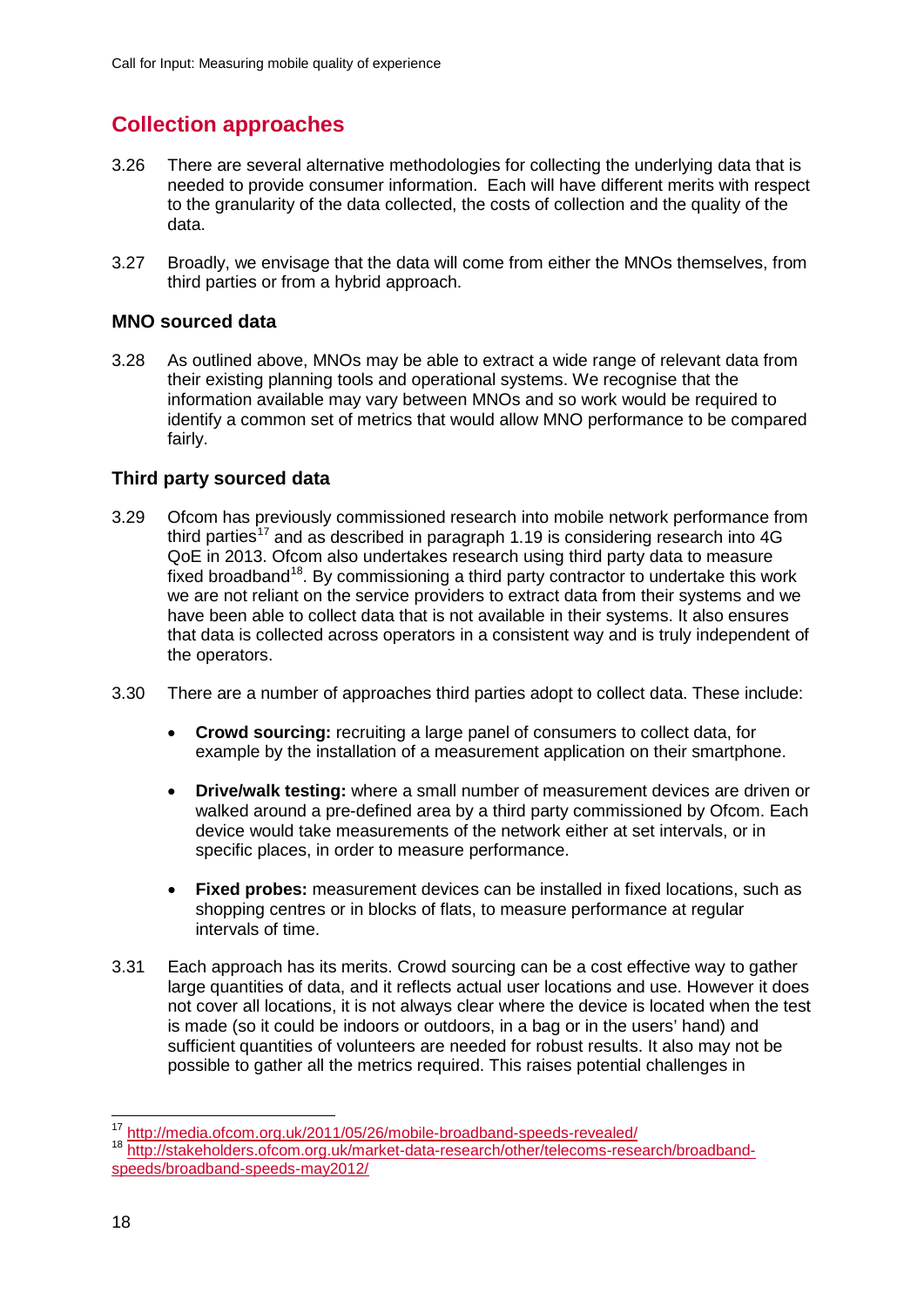gathering statistically robust results and specific important information. There may also be costs associated with recruiting the crowd sourced volunteers.

- 3.32 Drive testing and/or walk testing measurements are taken in a far more controlled environment because the location of the tests is chosen and the location of the test device is known. Tests can be repeated in specific locations as required. However, the cost of data collection can be higher, mainly because of travel costs and, potentially, call and data charges. Drive testing may be more appropriate if targeted data collection is required. For example, concentrating tests in areas which are predicted to have poor performance or are otherwise of specific interest and/or in sample areas to allow predicted performance to be validated with actual performance data.
- 3.33 Fixed probes are likely to give robust, comparable data because tests are completed in the same place at regular intervals. However, only these locations are sampled. Data costs can be high because of the high volume of traffic sent.
- 3.34 In our mobile broadband research in 2011, we used all three of the measurement approaches discussed above – measurement devices in fixed location, drive testing in a small number of case study areas and an application downloaded to volunteers' smart phones. We wish to explore through this CFI and through our planned work in 2013 the most effective approaches to third-party collection of mobile QoE information.

#### **Other approaches**

- 3.35 **Hybrid approaches**, where third parties collect data from mobile operators' systems, may provide a good balance of cost vs. independence and quality/depth of data. Such an approach could ensure that data were comparable between operators and consistently analysed. Potentially, the third party could also aggregate data before it is provided to Ofcom.
- 3.36 **Industry led initiative.** Our primary objective is to ensure consumers have access to accurate and comparable information on mobile performance and this does not necessarily require Ofcom to collect and publish all the relevant data (although we do have duties to collect and publish certain data). An industry led initiative could achieve a similar outcome, possibly in conjunction with comparison websites or consumer information bodies. However, the absence of such an initiative to date suggests that the necessary incentives or coordination are not in place.
- 3.37 We recognise that the collection of any data will incur costs, whether for Ofcom or operators. It is therefore important that we are proportionate when collecting data – balancing the benefits that are derived from providing information to consumers against the costs of collecting it.
- 3.38 We believe that Ofcom has a role to play in collecting some form of third party data to ensure information is independent and accurate. We would welcome comments from respondents on Ofcom taking this role and also whether respondents consider the role should be more focused on validating data from operators or collecting the data.
- 3.39 In choosing a solution we need to balance the quality of information provided to consumers against the costs of collection and publication and the time to implement. We are seeking stakeholder views on the merits of the various possible approaches in order that we can make this judgement.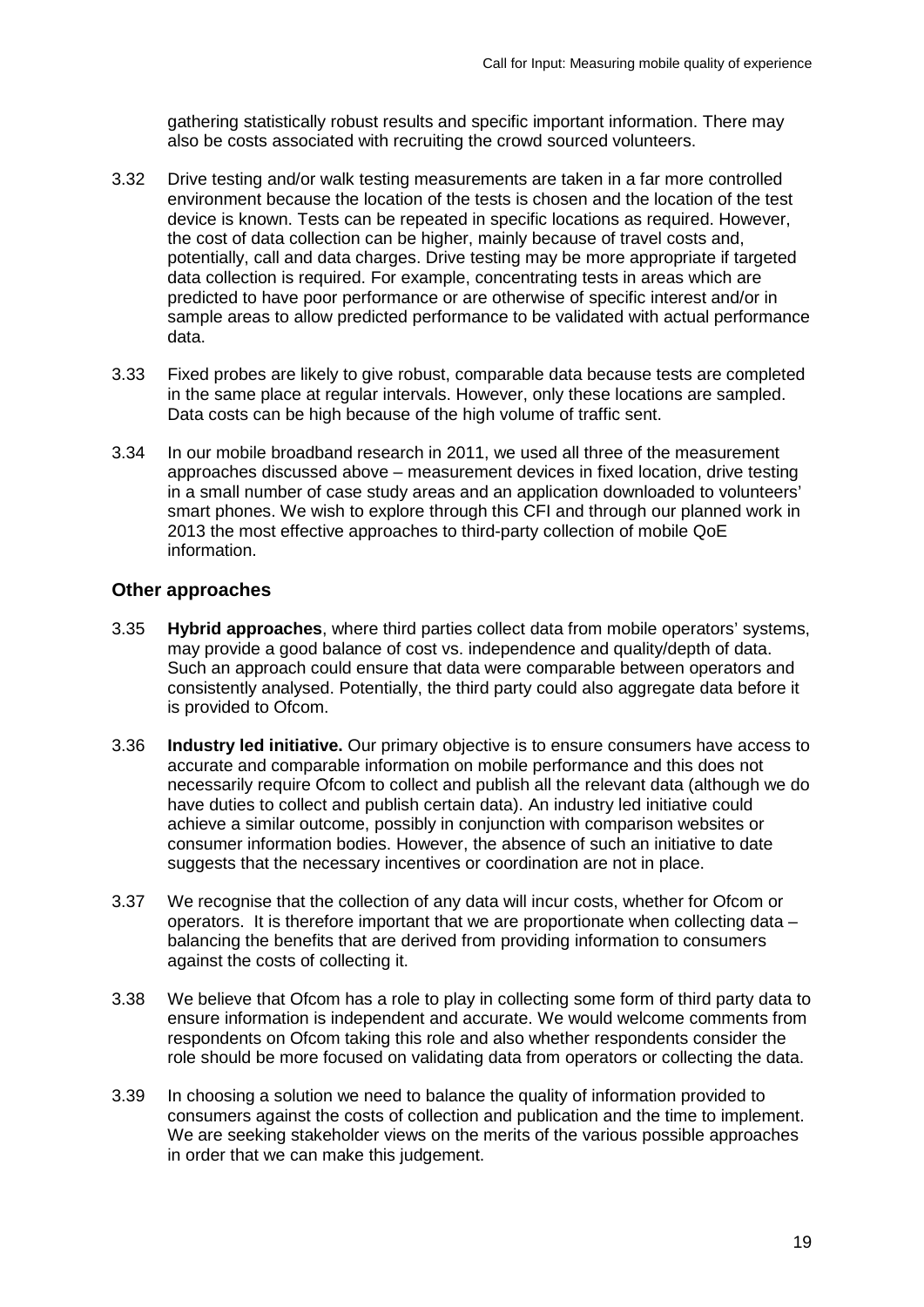## **Annex 1**

## <span id="page-22-0"></span>How to make submissions

- A1.1 We welcome views from all stakeholders on any of the points raised in this Call for Input.
- A1.2 We invite written views and comments on the issues raised in this document, to be made by **5pm on 1 April 2013**.
- A1.3 We are particularly keen to get the views of stakeholders representing the needs of consumers in different parts of the UK to ensure we have a clear view of the information that consumers would find useful when purchasing mobile services. If there is sufficient interest from stakeholders, we propose to host a workshop in March to facilitate the development of ideas and options. **To register your interest in a workshop, please contact us by 15 February 2013**.
- A1.4 We strongly prefer to receive responses electronically as this helps us to process the responses quickly and efficiently. Responses can be submitted by:
	- email (with accompanying attachments as necessary) to [MobileQoE@ofcom.org.uk](mailto:MobileQoE@ofcom.org.uk) attaching your response in Microsoft Word format, together with a consultation response cover sheet (see last page).
	- using the online web form at [https://stakeholders.ofcom.org.uk/consultations/mobile-voice-data](https://stakeholders.ofcom.org.uk/consultations/mobile-voice-data-experience/howtorespond/form)[experience/howtorespond/form.](https://stakeholders.ofcom.org.uk/consultations/mobile-voice-data-experience/howtorespond/form)
	- post to the address below, marked with the title of the consultation 'Measuring mobile quality of experience' (and a completed consultation response cover sheet – see last page).

Ruth John **Ofcom** Riverside House 2A Southwark Bridge Road London SE1 9HA

Tel: 020 7981 3000

A1.5 Note that we do not need a hard copy in addition to an electronic version. We will acknowledge receipt of responses if they are submitted using the online web form but not otherwise.

## **Confidentiality**

A1.6 We believe it is important for everyone interested in an issue to see the views expressed by consultation respondents. We will therefore usually publish all responses on our website, [www.ofcom.org.uk,](http://www.ofcom.org.uk/) ideally on receipt. If you think your response should be kept confidential, can you please specify what part or whether all of your response should be kept confidential, and specify why. Please also place such parts in a separate annex.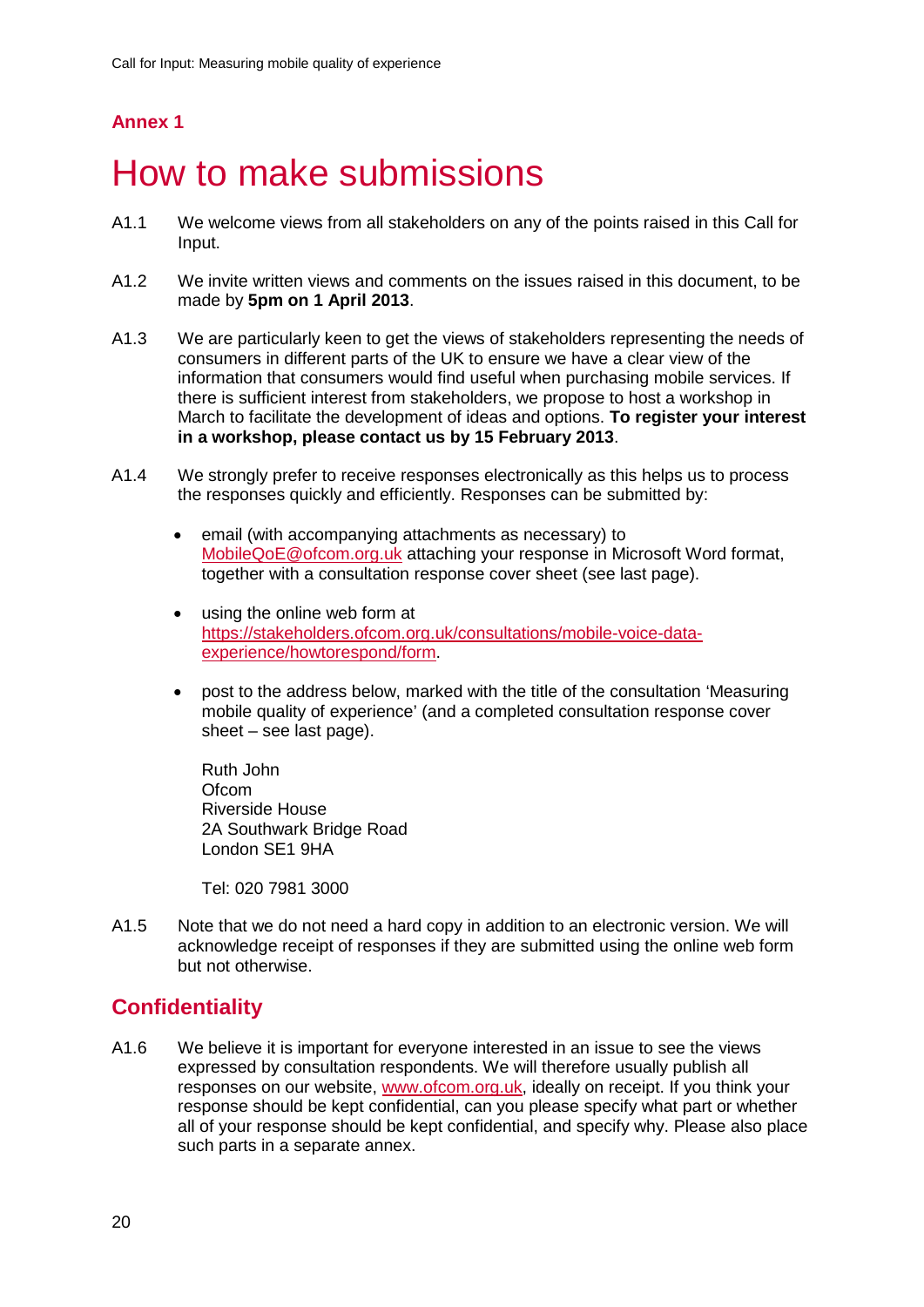- A1.7 If someone asks us to keep part or all of a response confidential, we will treat this request seriously and will try to respect this. But sometimes we will need to publish all responses, including those that are marked as confidential, in order to meet legal obligations.
- A1.8 Please also note that copyright and all other intellectual property in responses will be assumed to be licensed to Ofcom to use. Our approach on intellectual property rights is explained further on its website at <http://www.ofcom.org.uk/about/accoun/disclaimer/>